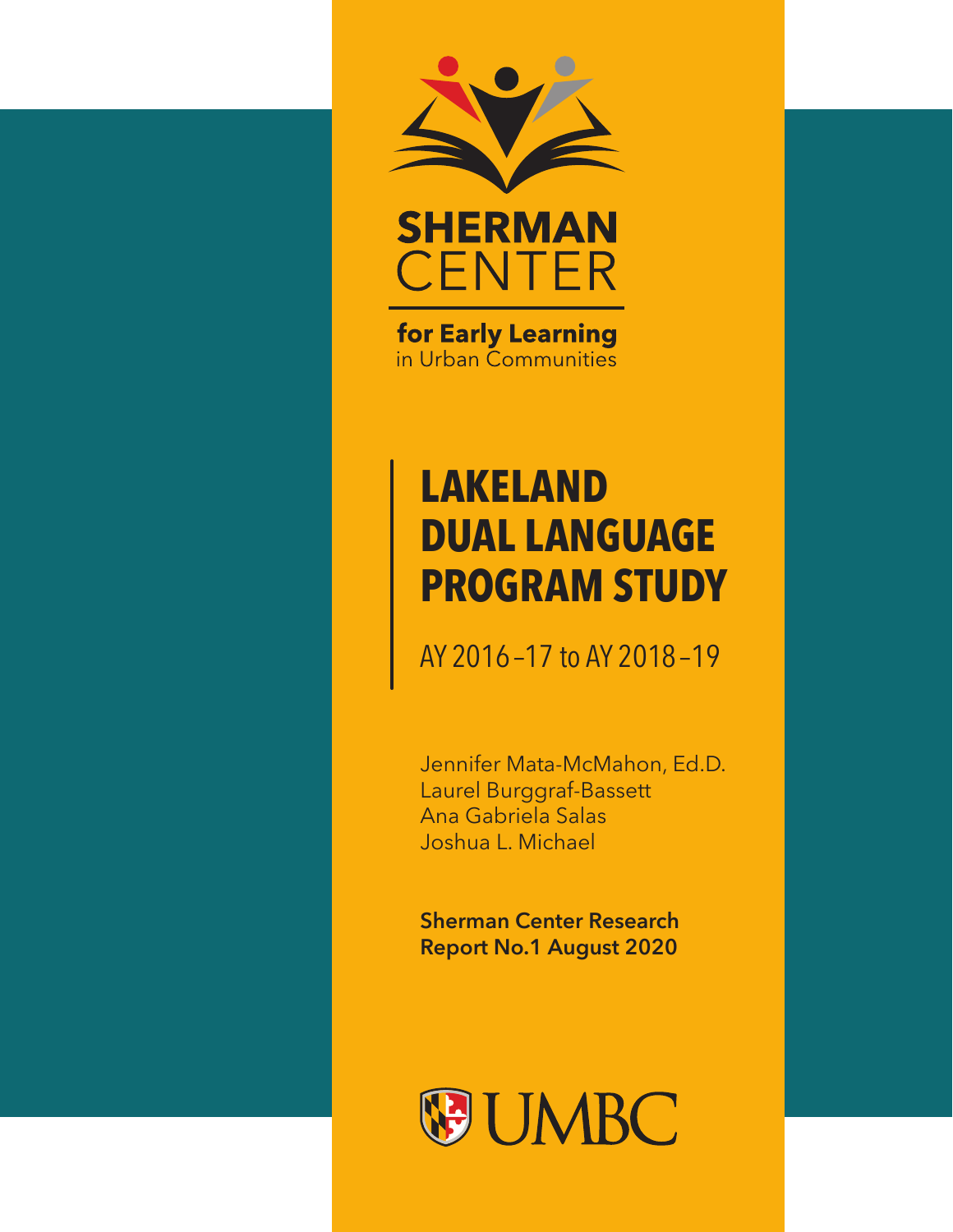#### **EXECUTIVE SUMMARY** 1

#### **PURPOSE AND OBJECTIVES**

# **CONTENTS**

### **METHODOLOGY 4**

#### **FINDINGS AND DISCUSSION OF FINDINGS**

| <b>PURPOSE AND OBJECTIVES</b>                                                                         | $\overline{2}$                     |
|-------------------------------------------------------------------------------------------------------|------------------------------------|
| <b>FRAMEWORK</b>                                                                                      | 3                                  |
| Background                                                                                            | $\mathsf 3$                        |
| Conceptual Framework                                                                                  | 3                                  |
| <b>METHODOLOGY</b>                                                                                    | 4                                  |
| Research Design and Methods                                                                           | 4                                  |
| Phase I - Program Documentation                                                                       | 4                                  |
| Phase II - Program Evaluation                                                                         | 4                                  |
| Phase III - Program Scale up                                                                          | 4                                  |
| <b>Research Questions</b>                                                                             | 5                                  |
| Participants                                                                                          | 5                                  |
| Data Collection                                                                                       | $\overline{7}$                     |
| Data Sources                                                                                          | $\overline{7}$                     |
| Focus groups                                                                                          | $\overline{7}$                     |
| Interviews                                                                                            | $\overline{7}$                     |
| <b>Classroom Observations</b>                                                                         | $\overline{7}$                     |
| Documents<br><b>Test Scores</b>                                                                       | $\overline{7}$<br>$\boldsymbol{7}$ |
| Surveys                                                                                               | $\,8\,$                            |
| Data Analysis                                                                                         | 8                                  |
| Validity and Reliability                                                                              | $\,8\,$                            |
|                                                                                                       | 9                                  |
| <b>FINDINGS AND DISCUSSION OF FINDINGS</b><br>Qualitative Findings                                    | 9                                  |
| RQ1. How was the DLP designed and implemented at the FSCS?                                            | 14                                 |
| RQ3. What are the conditions, processes, and supports necessary to                                    |                                    |
| scale up the FSCS's DLP from K to K-2 and beyond?                                                     | 16                                 |
| RQ4. What are the challenges and successes of scaling up the FSCS's                                   |                                    |
| DLP from K to K-2 and beyond?                                                                         | 18                                 |
| Successes of Scaling Up the DLP                                                                       | 18                                 |
| Challenges of Scaling Up the DLP                                                                      | 20                                 |
| Overcoming the Challenges - An Expectation of Global Citizenship                                      | 22                                 |
| Quantitative Findings                                                                                 | 23                                 |
| RQ2. What has been the DLP's impact on learning outcomes at the FSCS?                                 | 23                                 |
|                                                                                                       |                                    |
| <b>LIMITATIONS</b>                                                                                    | 27                                 |
| <b>RECOMMENDATIONS</b>                                                                                | 28                                 |
| <b>CONCLUSIONS</b>                                                                                    | 29                                 |
| <b>REFERENCES</b>                                                                                     | 30                                 |
| <b>APPENDICES</b>                                                                                     | 33                                 |
| Appendix A Semi-Structured Focus Group/Interview Protocol Staff (Teachers and Administrators)         | 33                                 |
| Appendix B Semi-Structured Focus Group/Interview Protocol Parents and Guardians (English and Spanish) | 34                                 |
| Appendix C Semi-Structured Focus Group Protocol/Interview Protocol Students (English and Spanish)     | 36                                 |
| Appendix D Semi-Structured Interview Protocol Staff (Principal)                                       | 38                                 |

### **RECOMMENDATIONS 28**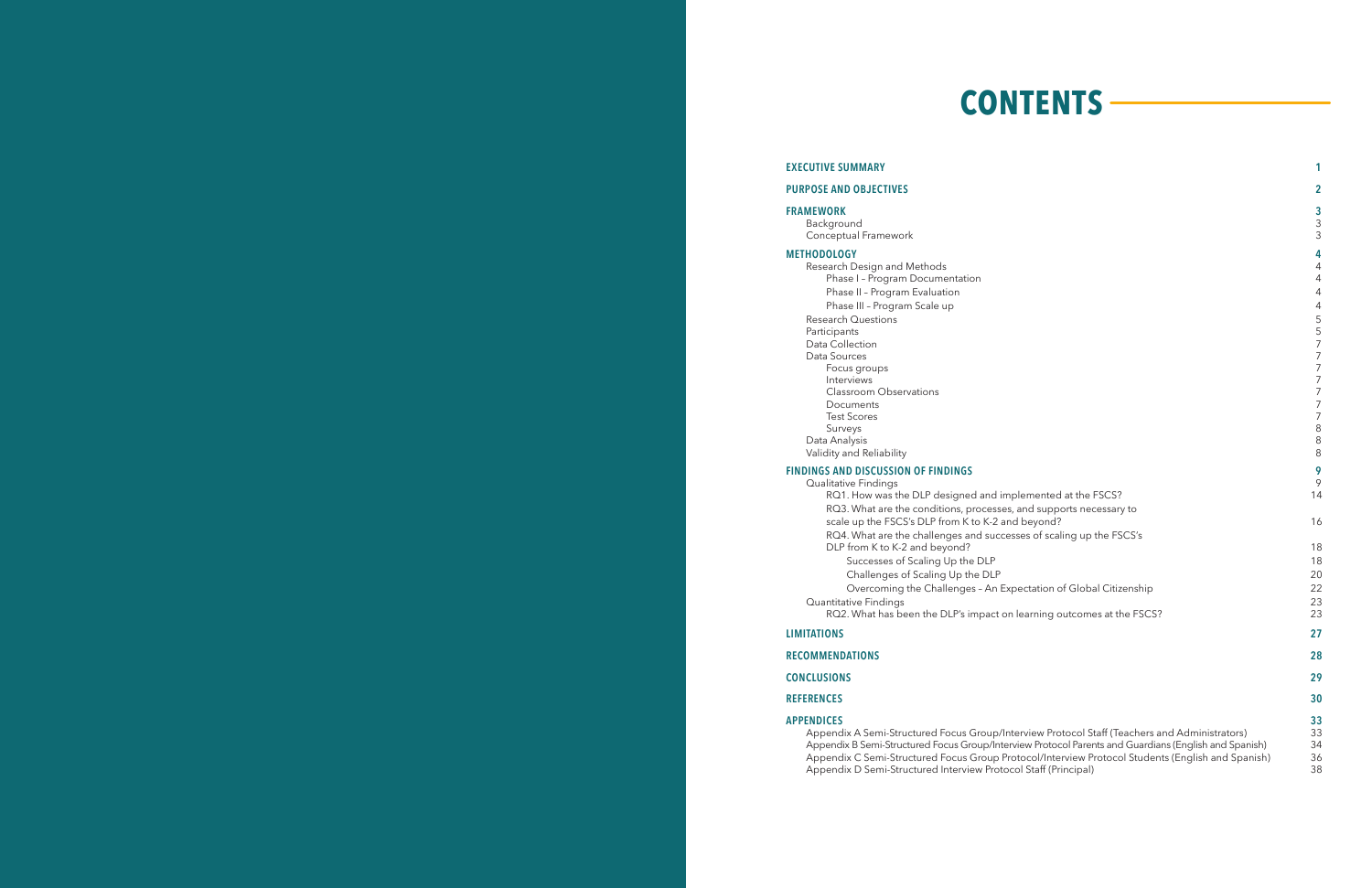**1**

# **LIST OF TABLES**

During AY 2018 – 2019, Jennifer Mata-McMahon, UMBC Associate Professor of Early Childhood Education, and Research Faculty of the UMBC Sherman Center for Early Learning in Urban Communities, and the principal investigator of this study (from here on referred to as the PI), approached Lakeland Elementary/ Middle School in Baltimore City (from here on referred to as Lakeland or FSCS — Full Service Community School), to offer to conduct a collaborative program evaluation of the Lakeland Dual Language Program (DLP). The PI and her graduate research assistant (GRA), Laurel Burggraf-Bassett, teamed up with Ana Gabriela Salas, a teacher at Lakeland spearheading the DLP, to conduct the proposed research study. Joshua Michael was invited to collaborate in the study with his expertise in quantitative data analysis. From here forward the PI, the GRA, Ms. Salas and Mr. Michael will be referred to as the research team.

In order to evaluate the Lakeland DLP, four research questions were posed for AY 2016 – 2017 through AY 2018 – 2019. These research questions were:

RQ1. How was the DLP designed and implemented at the FSCS? RQ2. What has been the DLP's impact on learning outcomes at the FSCS? RQ3. What are the conditions, processes, and supports necessary to scale up the FSCS's DLP from K to K-2 and beyond? RQ4. What are the challenges and successes of scaling up the FSCS's DLP from K to K-2 and beyond?

After IRB approval from UMBC and Baltimore City Public Schools, the research team began data collection in order to answer the research questions. Phase I of the project consisted of program documentation. Through focus groups and interviews conducted with key stakeholders (administrators, teaching staff, parents, and students), classroom observations and video recordings, documentation of the design and implementation of the DLP were completed.

Phase II consisted of the program evaluation. Qualitative findings from Phase I were used to answer research questions one, three and four, as they relate to key stakeholder perceptions of the DLP. As well, student outcomes from the standardized assessment, mCLASS Text Reading and Comprehension (TRC), were analyzed to determine the impact the DLP is having on student reading comprehension in the first three cohorts of the program and allow the research team to begin answering research question two. Further iterations of Phase II will allow for a more thorough response to this research question as further quantitative data are gathered from future cohorts and other assessments, such as DIBELS and iReady.

Phase III consisted of looking into the DLP's scale up process, as it moved from being offered in kindergarten only, to kindergarten through second grade. In this phase the research team focused on data analysis through the conceptual framework of Coburn's reconceptualization of scale (Coburn, 2003). In the findings, research questions one, three and four are answered taking into account Coburn's four interrelated elements: depth, sustainability, spread, and shift in ownership.

Findings indicate the DLP's benefits for students, regarding language proficiency in Spanish, academic performance across subject matters, and overall socio-cultural benefits for families as well as within the school community and beyond, as children are being prepared to become global citizens. Test scores measured through the mCLASS TRC assessment show a lower annual growth of the DLP student in English compared to their mainstream program counterparts. Yet, when looking at the TRC scores in students' primary language of instruction, the DLP students showed a higher annual growth than the native-English speaking students. These findings point to the DLP being a program with encouraging potential for promoting dual language proficiency and overall academic success.

Recommendations for the program are for further data to be collected in future grade levels as the program scales up from a primarily one-way DLP in kindergarten and first grade, to a 50/50 DLP model in upper grade levels. Of note, such analyses should seek to compare outcomes for DLP and non-DLP students in the upper grades, given that the statistical model suggests a leveling of DLP students' academic annual growth to meet and perhaps even surpass those of the mainstream program students. Future studies should also explore factors that influence the achievement and progress of DLP students including enhanced family engagement and individual and peer grit.

# **EXECUTIVE SUMMARY**

| TABLE 1. Demographic information of all participants included in qualitative data     | 6  |
|---------------------------------------------------------------------------------------|----|
| <b>TABLE 2.</b> Demographic information of DLP and MP students by cohort              | 6  |
| <b>TABLE 3.</b> Frequencies for conceptual codes and subcodes across all stakeholders | 10 |
| <b>TABLE 4.</b> Frequencies for in vivo codes and subcodes across all stakeholders    | 12 |
| TABLE 5. Legend                                                                       | 13 |
| TABLE 6. Initial reading level English TRC BOY Kindergarten for DLP and MP cohorts    | 23 |
| <b>TABLE 7.</b> Average growth of English TRC for DLP and MP by grade                 | 24 |
| TABLE 8. OLS Regression of English TRC for DLP growth by grade                        | 25 |
| TABLE 9. A comparison of TRC scores for DLP and MP cohorts by language of instruction | 26 |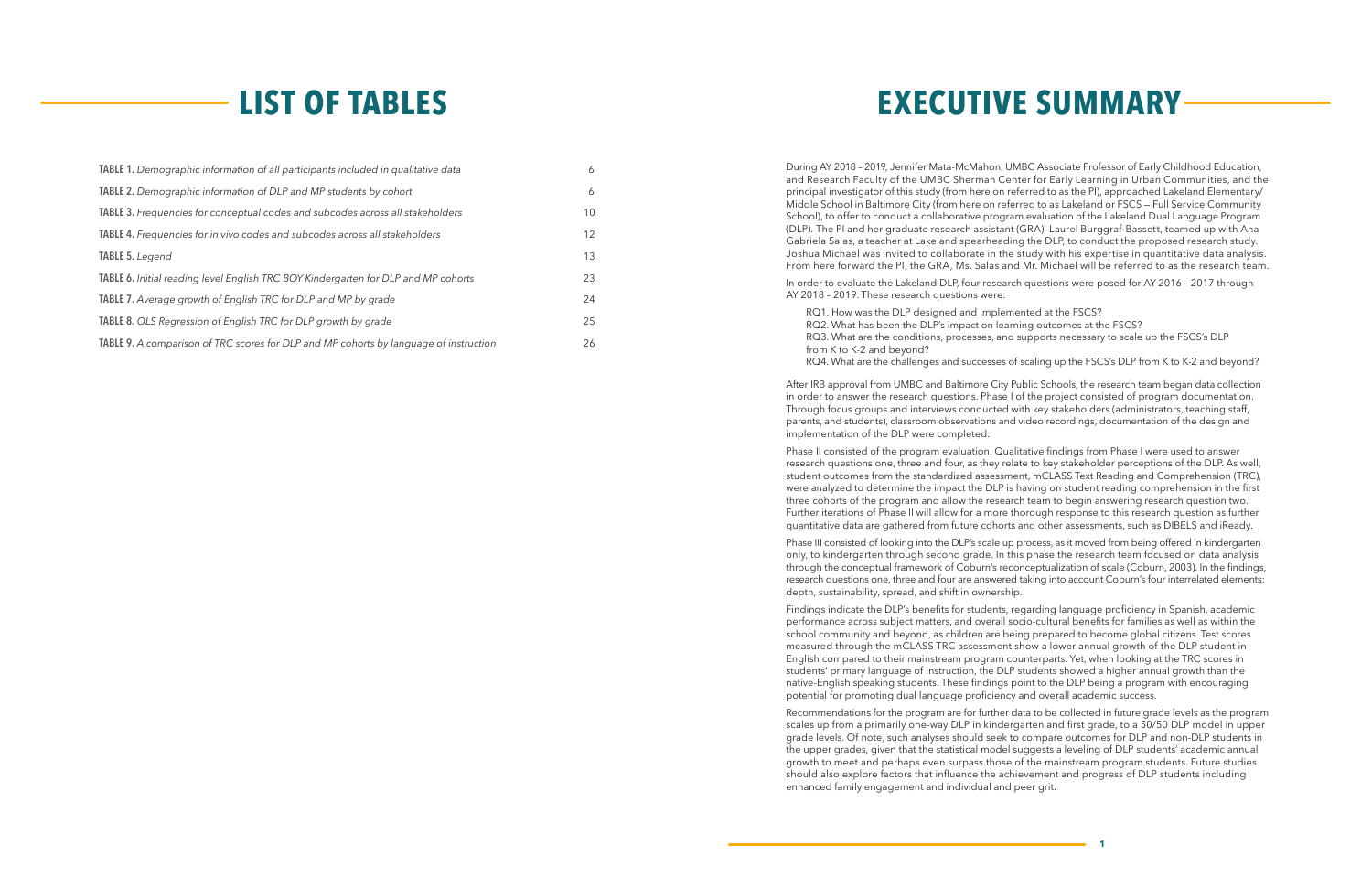In implementing the DLP, this FSCS considers both academic outcomes for students and social outcomes for the community. Teachers and administrators strive to create an environment that fosters student empathy and leadership, and builds bridges between parents, staff and students. DLPs can make a tremendous difference in the lives, education, and language development of non-native English speakers (August, Goldenberg & Rueda, 2010), particularly when outcomes are compared to those of non-native English speakers placed in English immersion programs (Umansky, Valentino & Reardon, 2015). DLPs also allow students to hold onto and build on their cultural heritage (Portes & Rumbaut, 2001), which families currently involved in the program at this FSCS cite as important. The principal, teaching staff and both Latinx and African American parents at this FSCS also describe educational and cultural benefits for African American native English speakers enrolled in the program. This student demographic in particular is woefully under-researched in relation to dual language learning studies (Steele, et al., 2018). A study conducted in a rural town in Georgia with a growing Latinx population looked at interactional dynamics of classrooms in which both Spanish and African American Language (AAL) were spoken. The authors found that teachers needed to be further encouraged to recognize the legitimacy of all language varieties, in particular AAL, in order to ensure support for language learning along multiple dimensions for all students (Rymes & Anderson, 2004). This FSCS offers the unique opportunity to study how teachers navigate and respond to culturally sensitive characteristics of their student population as they implement the DLP.

<sup>2</sup> This study will use Coburn's conceptualization of scale to investigate the process of DLP scale up at the school level, recognizing its significance for understanding how the reform might also be expanded to schools throughout the district. See, for example, Sanders (2012).

# **CONCEPTUAL FRAMEWORK**

Coburn's Conceptualization of Scale: Coburn's (2003) multidimensional conceptualization of scale includes four interrelated elements—depth, sustainability, spread, and shift in ownership—that provide a framework to understand scale at both the school and district levels.<sup>2</sup> For the purposes of this study, depth refers to changes in Lakeland's beliefs, norms of interactions, and principles as a result of DLP design and implementation. Sustainability refers to the maintenance of the foundational principles of the DLP at Lakeland over time. Spread refers to the growth in the number of school personnel aware of and involved in implementing the DLP and the concurrent expansion of school policies and procedures to support reform implementation. Finally, ownership refers to the transfer or sharing of authority for DLP implementation from its initial designers to the broader school community responsible for its implementation and success. Coburn's reconceptualization of scale informed each phase of the research study, from design and data collection to data analysis and presentation of findings.

<sup>1</sup>Montgomery County has definitely led the way in this regard and is developing new Spanish total immersion programs moving into the 2019–2020 school year, but these continue to be by application only and serving students of more affluent backgrounds.

This study looks at evaluating the design and implementation of the Lakeland Dual Language Program (DLP). Lakeland is a Full-Service Community School (FSCS) in Baltimore, Maryland serving primarily Latinx and African American students. The purpose of this study is twofold: 1) to document the design, implementation and scaling of the FSCS's DLP, coming into its fifth cohort (this report considered cohorts one through three), and 2) to gauge the impact the program has had on the learning outcomes of Emergent Bilingual (EBs). The ultimate goal of this ongoing study is to allow for dissemination and replication of the DLP into other public schools in the district and beyond.

## **BACKGROUND**

Beginning in 2011, under the efforts of then Mayor Stephanie Rawlings Blake to smooth the way for immigrant families to move to Baltimore City, there have been significant demographic shifts at Lakeland, a Full-Service Community School (FSCS), in a south-east Baltimore neighborhood.1 As a FCSC, Lakeland, aims "to reduce educational inequality by addressing the multifaceted needs of low-income children and youth", through striving "to generate sufficient social capital to provide students, families, and teachers with essential resources" (Galindo, Sanders & Abel, 2017, p. 140S). In AY 2012 – 13, the school had a 57.8% African American student population, now in AY 2019 - 20, the percentage of enrollment by demographics shows a 56.2% Latinx student population, with 32.7% of the overall student body being English Learners (Baltimore City Public Schools, 2019). This FSCS's administration and staff have responded to this shift by seeking ways to support Spanish speaking children and families. Thus, when the school was invited to join a working group on dual language learning through the Baltimore City School District, they quickly formed a team to participate. This team conducted a literature review, visited other DLPs in the mid-Atlantic region and sought opportunities for teacher professional development, even as district efforts dissipated.

Currently, there are only three DLPs in the Baltimore area (aside from the one studied here), and they are housed in a charter school, a private Montessori school, and a Catholic school. Expanding outward to the state of Maryland, most other DLPs are in magnet or charter schools serving affluent populations. Also, most Maryland schools with DLPs use a 50/50 model of instruction, which, while championed by legislators, is not necessarily proven to have the best language nor academic outcomes for English learners. Dual Language Programs that begin with a 90/10 model, mimicking a one-way type of DLP, are ones recommended for English learners and newcomers, since they focus on maintaining and further developing the students' native language and literacy skills, which can be transferred over to English when proficiency has been acquired (Umansky, Valentino & Reardon, 2015). This FSCS program involves both an 80/20 and 70/30 model in kindergarten and first grade, and a 50/50 model from second grade onwards, largely in response to the language strengths of the actual student population in each cohort. Recently, this DLP expanded to include prekindergarten (preK), with a 50/50 model of instruction. Data from AY 2019 – 2020 that include preK and third grade outcomes are not presented in this report since they have not yet been collected from the FSCS or Baltimore City Public Schools.

# **PURPOSE AND OBJECTIVES**

# **FRAMEWORK**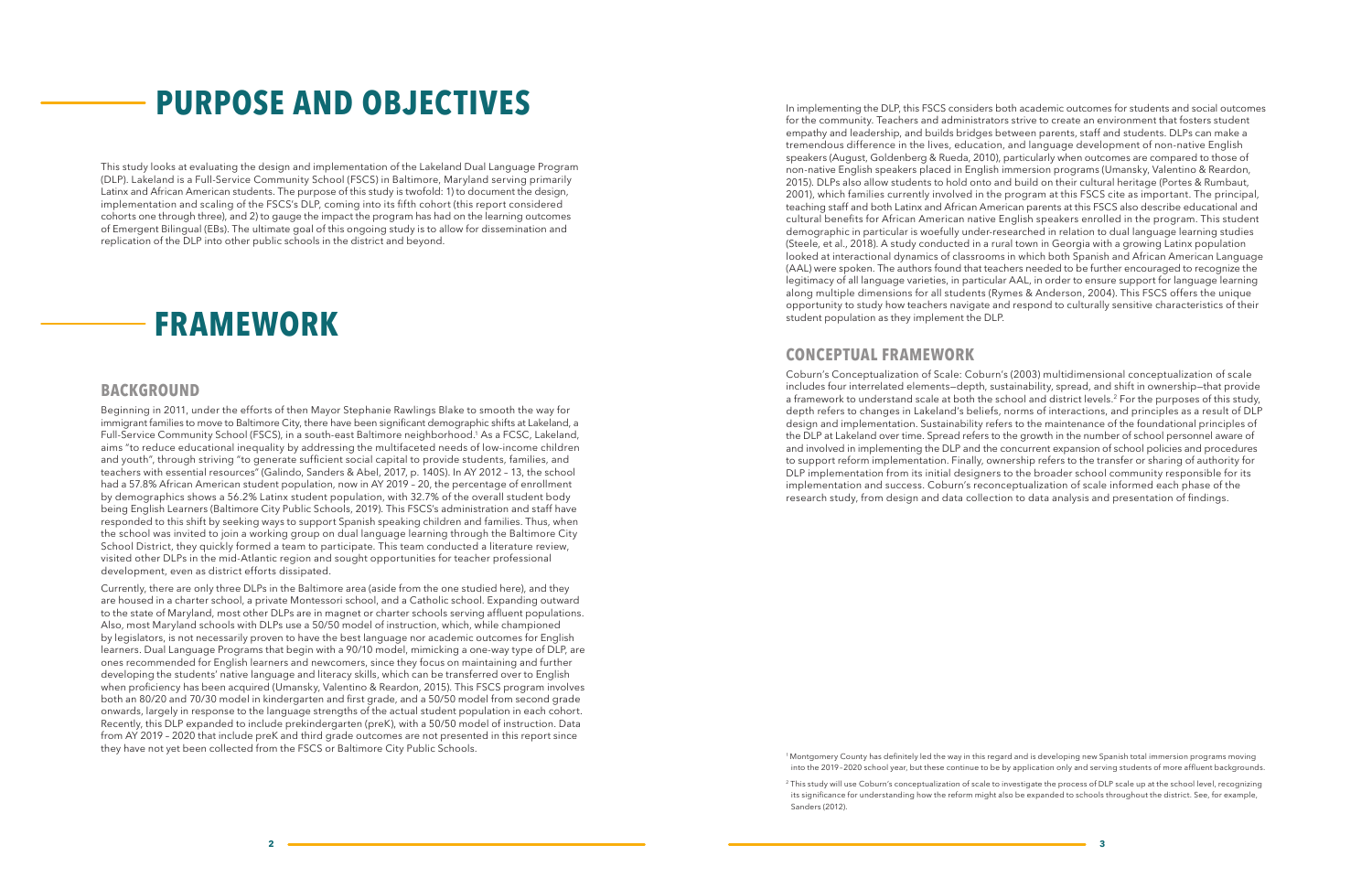**4 5**

## **RESEARCH QUESTIONS**

Research questions guiding the ongoing study are:

RQ1. How was the DLP designed and implemented at the FSCS?

RQ2. What has been the DLP's impact on learning outcomes at the FSCS?

RQ3. What are the conditions, processes, and supports necessary to scale up the FSCS's DLP from K to K-2 and beyond?

RQ4. What are the challenges and successes of scaling up the FSCS's DLP from K to K-2 and beyond?

## **PARTICIPANTS**

For this report, participants are Lakeland's teaching staff, administrators, parents or guardians, and students enrolled in the DLP. These key stakeholders were invited to participate in the study and given a consent form to sign, ensuring confidentiality. In the future, teaching staff, parents, and students from the mainstream program will also be invited to participate in the study. The data presented here were collected from Lakeland's parents and families, who were 63.2% Latinx, 35.5% African American, 1.3% White, and primarily from underserved and low-income backgrounds. Latinx families in Lakeland are primarily immigrants from Central and South America and speak Spanish as the main language at home. Teaching staff are 58% White, 20.5% African American, 17% Latinx, and 4.5% Asian/Pacific Islander.

Lakeland's DLP began in AY 2016 – 17, with one kindergarten section. These data were collected at the end of the third year of program implementation (AY 2018 – 19. The DLP had expanded to three sections one section in kindergarten, one in first grade, and one in second grade. In fall 2019, the school added two pre-kindergarten sections and moved the current second graders in the program up to a dual language third-grade class. The intention is to continue scaling the program through the grades, following the first cohort of students. This report presents data from the DLP kindergarten (cohort 3), first grade (cohort 2), and second grade (cohort 1) students. In order to compare academic outcomes, these DLP students' scores were compared to those of their mainstream program counterparts. Students from pre-kindergarten, third, and fourth grades will also be included, as the program continues to expand. Table 1 shows the demographic characteristics of all the participants included in the qualitative data collected, and Table 2 provides the demographic information for students included in the quantitative analysis, for both the dual language program (DLP) and the mainstream program (MP) by cohort.

<sup>3</sup> Pending funding approval.

## **RESEARCH DESIGN AND METHODS**

This study is best characterized as implementation research (Halle, Metz & Martinez-Beck, 2013; Damschroder, et. al, 2009), examining how and how well the DLP at Lakeland is designed, implemented and scaled up, while looking at the salient factors involved in these processes. It was conducted using an Intrinsic Case Study strategy in which the focus is on the case itself (evaluating and studying the design, implementation, sustainability and scaling of the DLP) because it presents salient characteristics (Creswell, 2007) that will provide insights into the phenomenon of interest.

The overall study uses mixed methods (Johnson & Onwuegbuzie, 2004), gathering qualitative data through key stakeholder interviews, focus groups, classroom observations and video recordings; and quantitative data from parent and teacher surveys (to be conducted in AY 2020 – 2021) and student assessments and test scores.

The Lakeland teacher leading the design and implementation of the DLP serves as a research team-partner working along with the principal investigator (PI) and her graduate research assistant (GRA). This ongoing study began in January 2019 and data collection for Phase I and parts of Phase II culminated in June of the same year. Analysis of data was conducted through spring of 2020, with completion of reports and articles in fall 2020. The current ongoing study has university and school system IRB approval (IRB Research Protocol #Y19JMM26085 and Baltimore City Public Schools IRB# 2020-001). The study will continue Phase II and III in fall 2020 through 2022.3

### **Phase I — Program Documentation (completed)**

This phase of the project consisted of documenting the design and implementation process for the Lakeland DLP through interviews and focus groups of key stakeholders (teachers, parents, students, and administrators), classroom observations and video recordings, and analysis of pertinent documents for the purpose of dissemination.

### **Phase II — Program Evaluation (ongoing)**

This phase consists of the research team conducting an evaluation of the Lakeland DLP since its inception in August 2016 through June 2019. The evaluation examines key stakeholder (teachers, parents, students, and administrators) perceptions through interviews and focus groups, as well as student outcomes through grades obtained in informal assessments and tests scores. Initial data collection for this phase was completed in June 2019. Data analysis culminated in summer 2020, with analysis of mCLASS TRC scores of three cohorts from AY 2016 – 2017 through AY 2018 – 2019. Phases I and II were completed with funding provided by the Sherman Center for Early Learning in Urban Communities. Subsequent iterations of Phase II, with analysis of mCLASS DIBELS and iReady scores for cohorts three, four, and five, will continue through the academic year of AY 2021 – 22.

### **Phase III — Program Scale up (ongoing)**

This phase will help determine the factors, conditions and supports that allow the DLP to be scaled up from K in AY 2016 – 17 to K-2 in AY 2018 – 19 (presented in this report) and beyond. Data for Phase III are being collected through interviews and focus groups of key stakeholders and community members. Phase III will continue through AY 2021 – 22, and will be collected through surveys completed by parents, teachers and staff, and students from both the DLP and the mainstream program.

# **METHODOLOGY**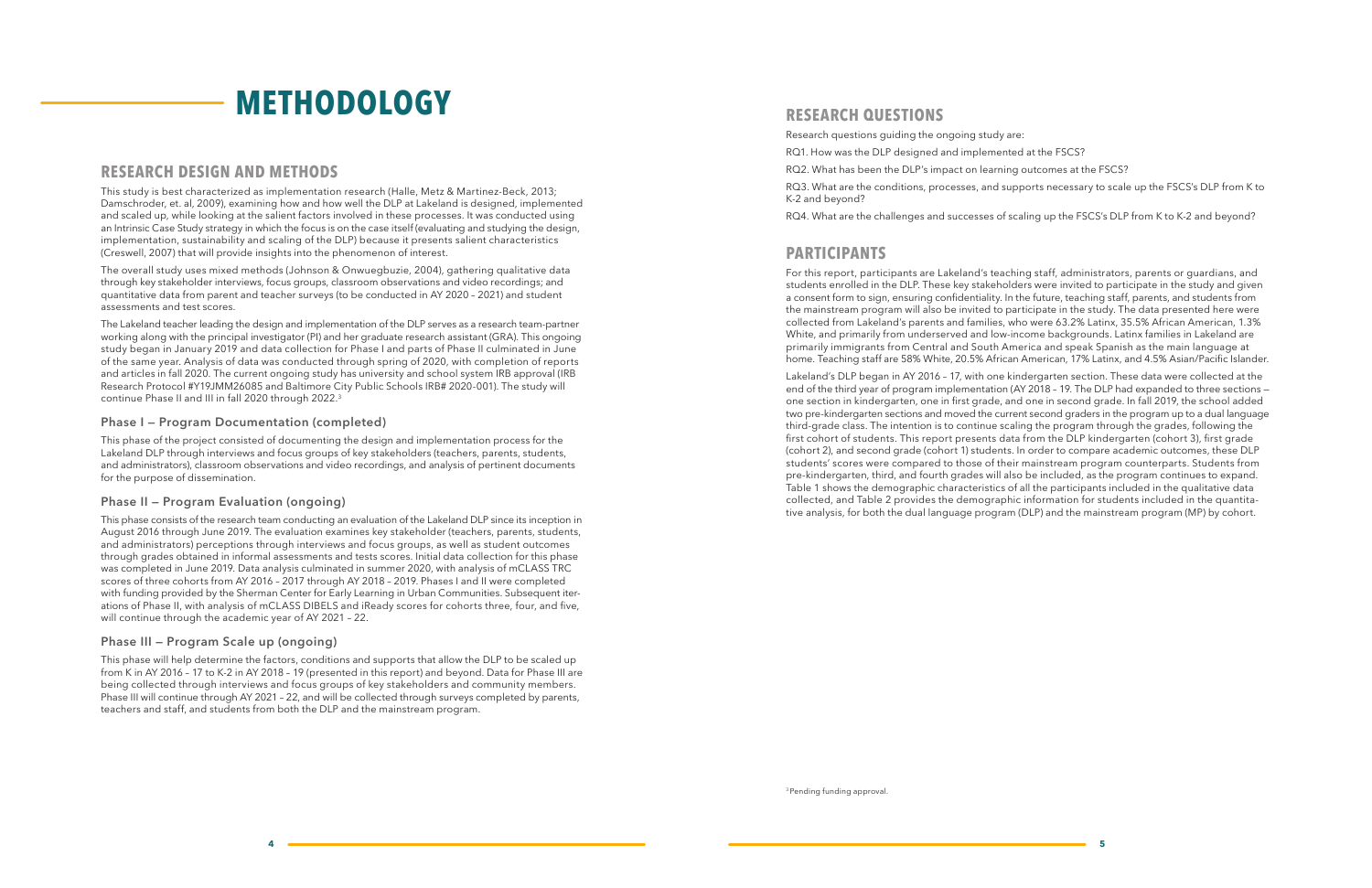## **DATA COLLECTION**

This study includes qualitative analysis of data collected through stakeholder interviews, focus groups, observations and recordings of classes in progress, and analysis of design and implementation materials (provided by Lakeland) for the program documentation (Phase I), program evaluation (Phase II), and program scale up (Phase III) phases of the project. In the future, Phase III, will also provide qualitative data from open-ended questions from staff, parent and student surveys.

Quantitative analysis of data collected from student test scores (baseline data) compared to test scores and outcomes after three years of program implementation, AY 2016 – 17 through AY 2018 – 2019 (data provided by Lakeland), were used in the program evaluation phase of the study (Phase II), and are presented in this report. Further test scores for AY 2019 – 20 through AY 2021 – 22 will be presented in future reports. Quantitative data from staff and parent surveys will also be analyzed to better understand community perceptions of the program for the scale up phase of the study (Phase III). Surveys will be distributed for data collection in AY 2020 – 21 and AY 2021 – 22.

### **DATA SOURCES**

#### **Focus Groups**

Semi-structured focus groups were conducted at the school with key stakeholders: parents, teaching staff, students, and administrators. Key stakeholders were provided consent forms before focus group interviews were conducted. Focus groups were audio recorded and then transcribed and member checked. Focus group protocols with pre-established questions were used during focus group sessions and designed following the funnel-shaped interview guidelines (Morgan, 2019). Focus groups began with an introduction including a welcome and overview of the study, ground rules and an opening warm-up question (Krueger & Casey, 2015). Following the introduction, broad, less structured questions were asked first, followed by more structured questions pertaining to in-depth topics, and ending with a wrap-up summary question (Morgan, 2019). See semi-structured focus group protocols in Appendix A, B, and C.

#### **Interviews**

Interviews were conducted at the school with key stakeholders (parents, teaching staff, students and administrators) who did not attend the focus groups, or from whom more information was desired based on their participation in the focus groups (Seidman, 2013). Interviews were conducted using a talk less, listen more approach (Seidman, 2013). Interviewees were provided a consent form before individual interviews were conducted. Interviews were audio recorded, transcribed and member checked. See interview protocol in Appendix A, B, C, and D.

#### **Classroom Observations**

Observations were conducted in kindergarten, first and second grade classrooms and will be conducted in preschool, third and fourth grade classrooms in the AY 2020 – 2021. The focus of the observations was on the delivery of the curriculum for the DLP. In the future, observations will also be conducted in the mainstream program homerooms in order to compare the instructional approaches. Observations included a combination of in-depth note taking and video recording.

#### **Documents**

Documents, including school-home communications, web pages, program announcements and meeting notes, were gathered from the administrators and the lead teacher(s) in charge of designing and implementing the DLP, as pertinent data sources.

#### **Test Scores**

Summative student test scores from the mCLASS Text Reading and Comprehension (TRC) assessment were collected from school administrators for AY 2016 – 17, AY 2017 – 18, and AY 2018 – 19. Data from

| <b>TABLE 1</b><br>Demographic information of all participants included in qualitative data |                                              |                                     |  |  |  |  |  |  |
|--------------------------------------------------------------------------------------------|----------------------------------------------|-------------------------------------|--|--|--|--|--|--|
|                                                                                            | Amount                                       | Race/Ethnicity                      |  |  |  |  |  |  |
| Teachers/Staff/Administrators                                                              | 5<br>5                                       | Latinx<br>African American<br>White |  |  |  |  |  |  |
|                                                                                            | 11                                           | <b>Total</b>                        |  |  |  |  |  |  |
| Parents/Guardians                                                                          | $\overline{4}$<br>$\overline{2}$<br>$\Omega$ | Latinx<br>African American<br>White |  |  |  |  |  |  |
|                                                                                            | $\boldsymbol{6}$                             | <b>Total</b>                        |  |  |  |  |  |  |
| <b>Students</b>                                                                            | 9<br>3<br>$\mathbf 0$                        | Latinx<br>African American<br>White |  |  |  |  |  |  |
|                                                                                            | 12                                           | <b>Total</b>                        |  |  |  |  |  |  |
|                                                                                            | 29                                           | <b>Overall</b>                      |  |  |  |  |  |  |

#### **TABLE 2**

**Demographic information of DLP and MP students by cohort**

|                                       | Total<br><b>DLP</b> | Total<br><b>MP</b> | Cohort 1<br><b>DLP</b> | Cohort 1<br><b>MP</b> | Cohort 2<br><b>DLP</b> | Cohort 2<br><b>MP</b> | Cohort 3<br><b>DLP</b> | Cohort 3<br><b>MP</b> |
|---------------------------------------|---------------------|--------------------|------------------------|-----------------------|------------------------|-----------------------|------------------------|-----------------------|
| Gender - Female                       | 44%                 | 49%                | 55%                    | 46%                   | 27%                    | 58%                   | 50%                    | 46%                   |
| Race/Ethnicity<br>Latinx              | 83%                 | 55%                | 85%                    | 46%                   | 91%                    | 56%                   | 73%                    | 62%                   |
| Race/Ethnicity<br>White               | 0%                  | 7%                 | 0%                     | 9%                    | 0%                     | 8%                    | 0%                     | 3%                    |
| Race/Ethnicity<br><b>Black</b>        | 17%                 | 35%                | 15%                    | 42\$                  | 9%                     | 34%                   | 27%                    | 30%                   |
| Race/Ethnicity<br>Multiracial         | 0%                  | 1%                 | 0%                     | 3%                    | 0%                     | 0%                    | 0%                     | 1%                    |
| Home Language<br>English              | 14%                 | 32%                | 0%                     | 19%                   | 9%                     | 37%                   | 32%                    | 39%                   |
| Home Language<br>Spanish              | 80%                 | 52%                | 80%                    | 42%                   | 91%                    | 53%                   | 68%                    | 60%                   |
| <b>Limited English</b><br>Proficiency | 76%                 | 52%                | 75%                    | 42%                   | 91%                    | 56%                   | 60%                    | 57%                   |
| <b>Total Students</b>                 | 64                  | 230                | 20                     | 78                    | 22                     | 62                    | 22                     | 90                    |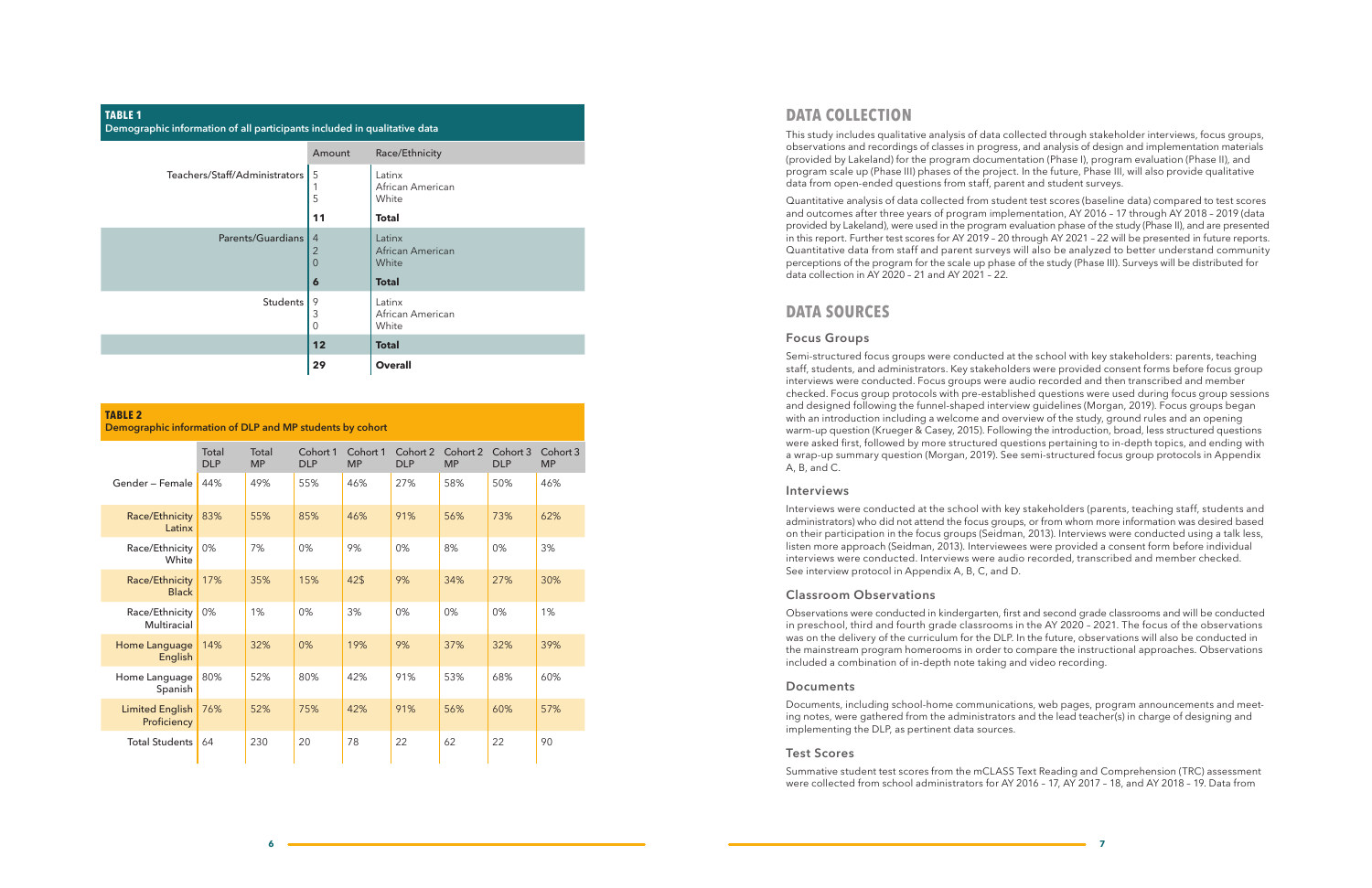## **QUALITATIVE FINDINGS**

The qualitative findings stem from the analysis of the interviews and focus groups conducted with administrators, teaching staff, parents and students, as well as video recordings and observations of classroom activities. The analysis of the qualitative data allowed the research team to answer RQ1, RQ3, and RQ4. In order to complete an inductive analysis of the data from the interviews and focus groups, the research questions were kept in the forefront. A grounded theory approach was used for initial coding (Charmaz, 2006), in which the research team allowed the codes to emerge from the data. Later, the conceptual framework provided by Coburn's conceptualization of scale was used, looking for instances where participants mentioned aspects related to depth, sustainability, spread, and ownership, and organizing the initial in-vivo codes (Charmaz, 2006) into the conceptual codes. Tables 3 and 4 below show the frequency of codes found per conceptual framework and in-vivo coding across all stakeholders, in each of the focus groups and interviews conducted.

iReady assessments from students participating in the DLP. Grades from informal assessments designed by the teachers were also reviewed to examine formative progress during the school year.

#### **Surveys**

Surveys will be designed and administered to teachers and staff, parents and guardians, and fourth grade students, both participating in the DLP and in the mainstream program. The surveys will include open-ended questions and Likert scale items. Design of surveys was completed in 2020; surveys have begun to be rolled out with funding from the Sherman Center for Early Learning in Urban Communities. Further data collection through surveys, with incentives for all participants, will continue in AY 2021 – 22.

## **DATA ANALYSIS**

In depth content analysis was used to code and interpret the qualitative data, during spring and summer 2020. The process included both deductive (Hatch, 2002) and grounded theory (inductive) approaches (Strauss & Corbin, 1998). Specifically, Coburn's (2003) four dimensions of scale informed the deductive phase of data analysis when the qualitative data was read, and passages related to each dimension were identified. The inductive phase allowed for themes and concepts to emerge from the data without pre-established notions or concepts onto which the data were made to fit. This phase allowed for in-vivo codes (Charmaz, 2006) to emerge directly from the data, using the participants' words. Through these complementary and iterative approaches, key codes and subcodes, salient themes in organized narratives, and supporting evidence were identified. NVivo 12 software was partially used to analyze the qualitative data.

The quantitative data were analyzed using simple descriptive statistics, as only three years of test scores for the mCLASS TRC were available. The analysis of student achievement data consisted of tests to compare scores across groups and determine statistical significance and standard deviations in score improvements, as well as OLS regression. Likert scale survey items will be analyzed for frequency of response and correlation across item responses, once those data have been collected. STATA software was used for quantitative analysis.

# **VALIDITY AND RELIABILITY**

Issues of qualitative validity were addressed through triangulation of data sources (administrators, teachers, staff, parents and students), and triangulation of data collection methods (interviews, focus groups, and observations) (Miles, Huberman & Saldaña, 2014). Researcher triangulation also contributed to the validity of the study, as researchers discussed emergent findings after observations and interviews to identify and reduce observer bias (Lavrakas, 2008). Finally, an iterative approach to coding by the research team allowed for inter-coder reliability.

Specifically, inter-coder reliability was accomplished by the research team, through separately conducting both the in-vivo coding and the subsequent conceptual coding, and then coming together to negotiate codes and coding processes. From the negotiation of codes, codes related to design and implementation of the DLP (RQ1), conditions, processes and supports (RQ3), as well as challenges and successes (RQ4) were established, within Coburn's reconceptualization of scale, as depth, sustainability, spread, and ownership. Also identified were salient codes regarding student perceptions and the presence of translanguaging in the classroom.

The TRC assessment measure approximating reading comprehension is subject to validity and reliability concerns due to the discretion of the proctor. School-based teachers have taken measures to increase the validity and reliability of implementation by regularly training teachers and regularly monitoring benchmark assessment cycles. According to a report published by Amplify (2014), the parent-company for this assessment, the TRC assessment maintains strong internal consistency with a median marginal reliability of 0.86 across grades kindergarten (K) through 3 and higher rates across racial subgroups.

# AY 2019 – 20, AY 2020 – 21 and AY 2021 – 22 will also be collected, from the mCLASS TRC, DIBELS and **FINDINGS AND DISCUSSION**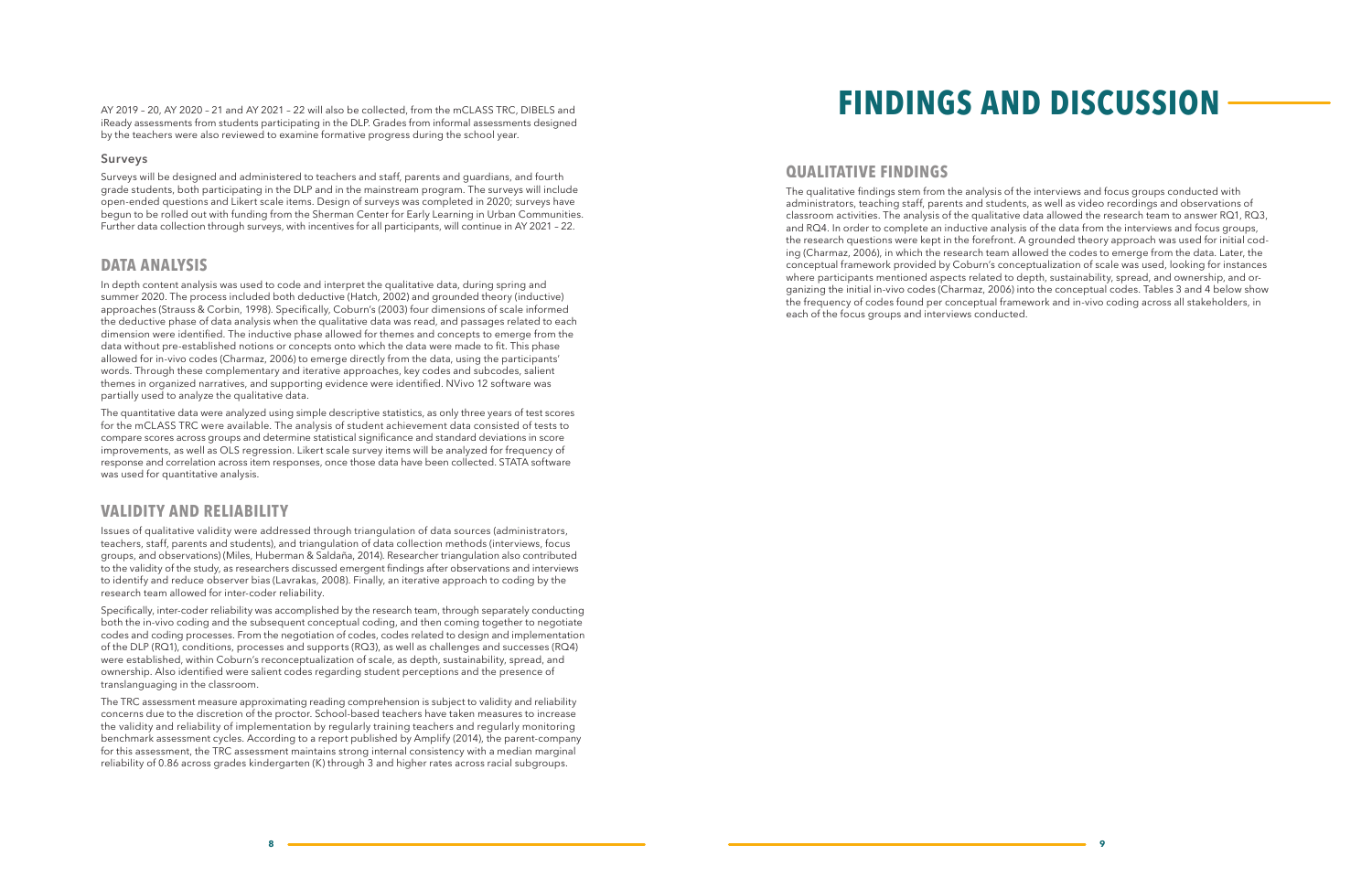| TABLE 3        | Frequencies for conceptual codes and subcodes across all stakeholders |                 |                |                 |                |                 |           |                               |                |                |              |                |                |
|----------------|-----------------------------------------------------------------------|-----------------|----------------|-----------------|----------------|-----------------|-----------|-------------------------------|----------------|----------------|--------------|----------------|----------------|
| Code           | Subcode                                                               | $A_FG1$         | A_FG2          | $A_11$          | P_FG1_Sp       | P_FG2_En        | $P_11_Sp$ | K_FG1_En/Sp F_FG1_Sp F_FG2_Sp |                |                | S_FG1_Sp     | $S_11_F$       | <b>Totals</b>  |
| Depth          |                                                                       | 10 <sup>°</sup> | 10             | 10 <sup>°</sup> | 14             | 16              | 7         | $\mathcal{P}$                 |                |                |              |                | 73             |
|                | Benefits                                                              | 29              | 8              | 10              | 15             | 11              | 11        |                               |                |                |              |                | 84             |
|                | Strengths                                                             | 6               | $\mathfrak{Z}$ | $\overline{2}$  |                | $\overline{2}$  |           |                               |                |                |              |                | 13             |
|                | Relationships                                                         |                 |                |                 |                |                 |           | $\overline{2}$                |                |                |              |                | $\overline{2}$ |
|                | Design                                                                |                 |                | $\mathcal{P}$   |                |                 |           |                               |                |                |              |                | $ 10\rangle$   |
|                | Challenges                                                            |                 |                | 3               |                | $\,8\,$         |           |                               |                |                |              |                | 15             |
| Ownership      |                                                                       | $\overline{2}$  | 3              | 8 <sup>°</sup>  |                | 8               |           | $\overline{4}$                | 8              |                |              |                | 45             |
|                | Challenges                                                            |                 |                | 6               |                |                 |           |                               | $\overline{2}$ |                |              |                | 10             |
| Sustainability |                                                                       |                 | 11             | $\overline{3}$  | 8              | 24              |           | 3                             | -5             |                |              |                | 75             |
|                | Rec Young Students                                                    |                 |                |                 |                |                 |           |                               | $\overline{3}$ | $\overline{4}$ | $\mathbf{1}$ | $\overline{Q}$ | 18             |
|                | Partnerships                                                          |                 |                |                 |                |                 |           |                               |                |                |              |                | $\overline{4}$ |
|                | Parent Involvement                                                    |                 |                |                 | 5 <sup>5</sup> | $5\phantom{.}$  |           |                               |                |                |              |                | 11             |
|                | Support                                                               |                 |                |                 |                |                 |           |                               |                |                |              |                | $\mathbf{3}$   |
|                | Challenges                                                            | 6               | 6              |                 | 5 <sup>5</sup> | 11              |           |                               |                |                |              |                | 36             |
| Spread         |                                                                       | 10 <sup>°</sup> | 14             | 16              | 11             | 12 <sub>2</sub> | 8         |                               |                |                | 3            | -5             | 79             |
|                | History                                                               | 6               | $\sqrt{2}$     |                 |                |                 |           |                               |                |                |              |                | $\bf{8}$       |
|                | Rec DLPS                                                              | $\circ$         |                |                 |                |                 |           |                               |                |                |              |                | 9              |
|                | Challenges                                                            |                 |                | $\overline{7}$  | $5\phantom{.}$ |                 |           |                               |                |                |              |                | 21             |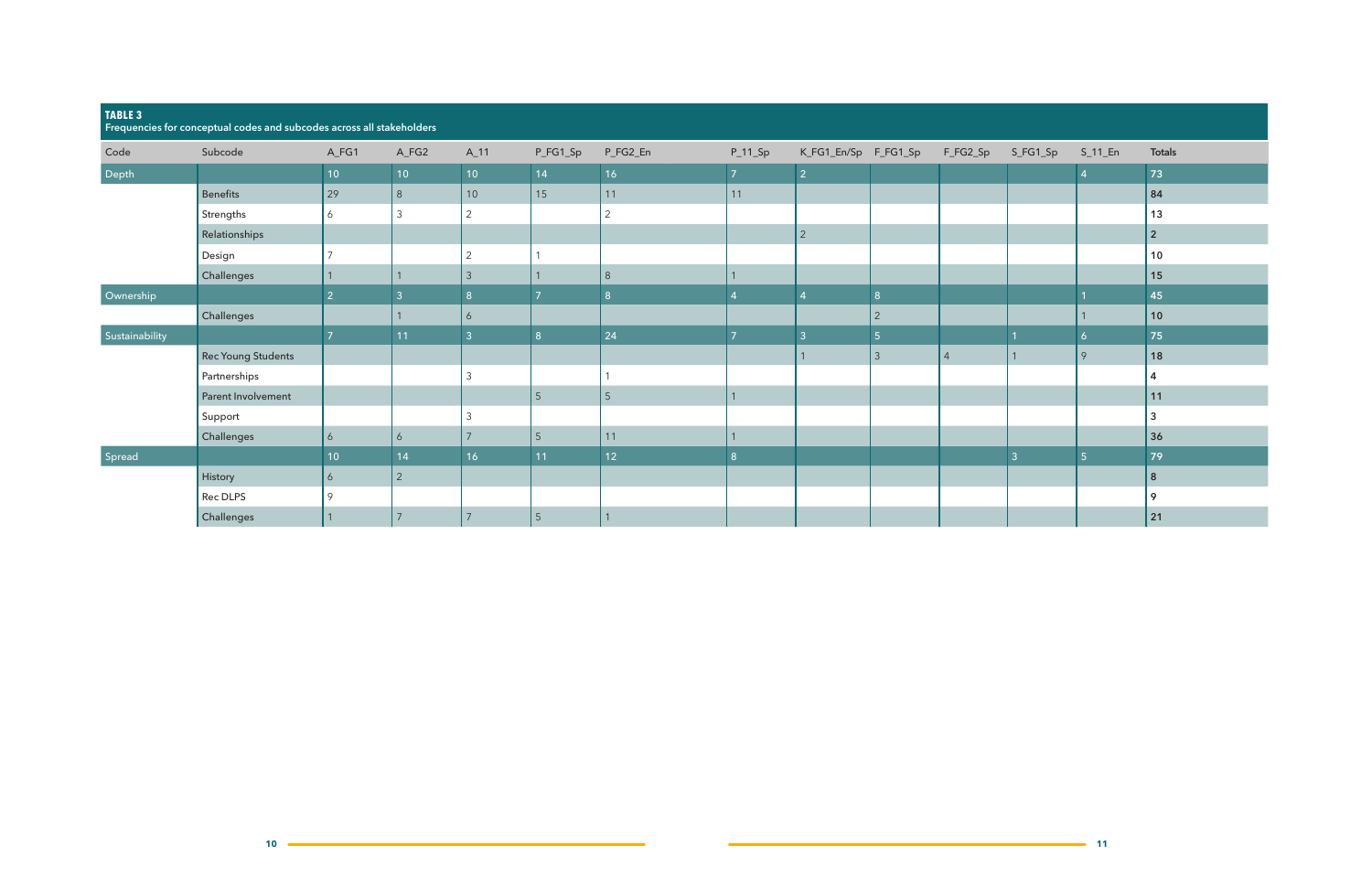| <b>TABLE 4</b><br>Frequencies for in vivo codes and subcodes across all stakeholders |                   |       |       |          |          |          |           |                      |              |          |                |          |                |
|--------------------------------------------------------------------------------------|-------------------|-------|-------|----------|----------|----------|-----------|----------------------|--------------|----------|----------------|----------|----------------|
| Code                                                                                 | Subcode           | A_FG1 | A_FG2 | $A_1$ 11 | P_FG1_Sp | P_FG2_En | $P_11_Sp$ | K_FG1_En/Sp F_FG1_Sp |              | F_FG2_Sp | S_FG1_Sp       | $S_11_F$ | <b>Totals</b>  |
| Translanguaging                                                                      |                   |       |       |          |          |          |           | 3                    |              |          |                | 6        | 9              |
|                                                                                      | AAL               |       |       |          |          |          |           | $10$                 |              |          |                |          | $ 10\rangle$   |
|                                                                                      | Challenges        |       |       |          | 2        | ∠        |           |                      |              |          |                |          | -<br>ා         |
| Student                                                                              |                   |       |       |          |          |          |           | 6                    |              |          |                | 8        | 20             |
| Perceptions                                                                          |                   |       |       |          |          |          |           |                      |              |          |                |          |                |
|                                                                                      | Stud Likes        |       |       |          |          |          |           | 8                    | 8            | 5        | $\ddot{\circ}$ |          | 32             |
|                                                                                      | Stud Dislikes     |       |       |          |          |          |           |                      | <sup>6</sup> |          |                |          | 11             |
|                                                                                      | Stud Find Easy    |       |       |          |          |          |           |                      |              |          |                |          |                |
|                                                                                      | Stud Difficulties |       |       |          |          |          |           |                      | 3            |          | -              |          | 11             |
|                                                                                      | Stud Would Change |       |       |          |          |          |           | $\Omega$             | 6            |          | $\overline{2}$ |          | 14             |
|                                                                                      | Challenges        |       |       |          |          |          |           |                      |              |          | $\overline{2}$ |          | $\overline{2}$ |

In order to better understand the codes used to identify each stakeholder a legend is provided in Table 5 below.

| <b>TABLE 5</b><br>Legend |                             |
|--------------------------|-----------------------------|
| Code                     | Meaning                     |
| A                        | Administrator/Teacher/Staff |
| FG                       | Focus Group                 |
|                          | Interview                   |
| P                        | Parent                      |
| К                        | Kindergarteners             |
| F                        | <b>First Graders</b>        |
| S                        | <b>Second Graders</b>       |
| En                       | English                     |
| Sp                       | Spanish                     |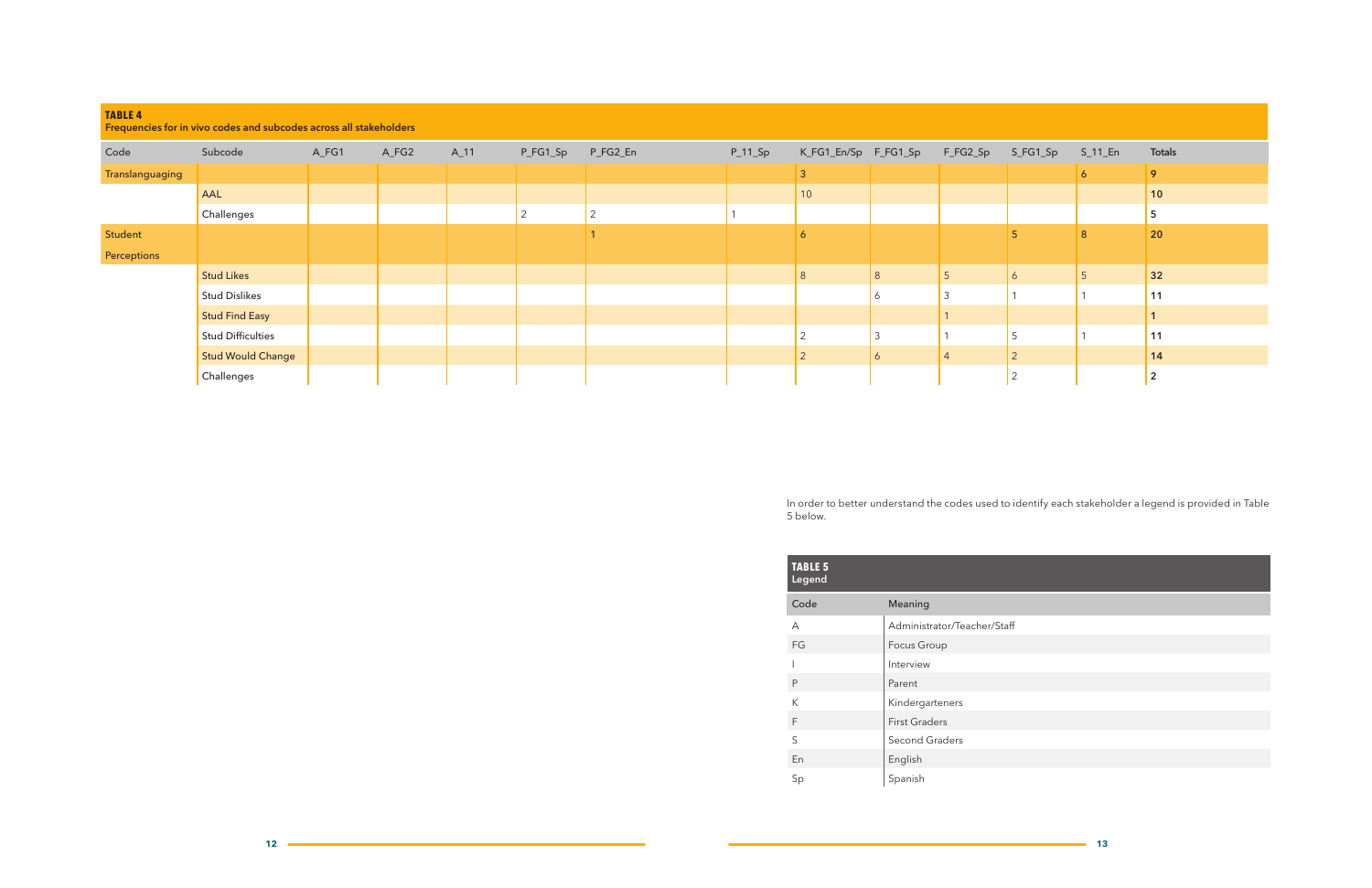The findings illustrated by quotes from the participants will be presented by research question below.

#### *RQ1. How was the DLP designed and implemented at the FSCS?*

Administrators shared that the impetus for the program came from the district level, but the actual development of the program was done more immediately within the neighborhood and school community, with particular focus on the need to maintain and continue developing the native language of Spanish. One of the teachers described:

 *It [the program] started in 2015, identifying a need at the school, identifying a different ESOL model to help our ELL students, identifying a way to make sure that we're helping them meet their academic needs, but also improving their language. (A\_I1)*

As the neighborhood population shifted, the school needed to identify new ways to create positive learning environments that supported a growing Latinx population and a still substantial population of African American students and families. As one administrator put it:

*There's a long-term huge benefit to cultural and community building that happens in our community, with the demographic shift that has been happening. How do you bridge some divides? And I think getting communities to come together — and I think the program does some of that work, so I think that's really, really powerful. (A\_FG2)*

The administrative team demonstrated a willingness to participate in a proposed larger effort at the district level and was able to continue their research on bilingual education, and build their own program when district proposals fell through:

*The district extended the opportunity to pilot a [dual language] program to our school and to another school...the other school ultimately just didn't launch it and we did, and [when] support from the district faded, this was an opportunity for us to develop our own resources and develop our own strategies. (A\_I1)*

While school families did not specifically request a DLP, administrators and teachers engaged with families from the beginning to make sure there would be community support for a program that would ultimately serve both native Spanish speaking and native English-speaking students:

*We found the interest was there from a large enough body [of families] that we decided to move forward. (A\_I1)*

Yet even though there was interest in and support for the program from the beginning, there was also a reluctance among some students about using Spanish in school and a worry among some parents about what it would mean for their children to lose instructional time in English. A monolingual English-speaking teacher who is now a part of the DLP team noted a shift in school culture, as her students are:

*not embarrassed about, like they used to, when I would need a student... to translate for a parent, they wouldn't do it. Because they didn't want to speak in Spanish in front of their peers. But now, they're like Oh, yeah!... that pride in their native language. And you know, you should be proud of it. (A\_FG1)*

#### Regarding recruiting families into the program, an administrator related,

*We had to do a lot of work with educating and supporting our families around the development of first language and how powerful that could be for them. (A\_I1)*

#### Administration and staff were also aware of how transient their population could be, which compounded fears about learning in Spanish:

*One of the big barriers that we had to do a lot of work around was: "I came to this country so that my kid could get a better opportunity. In some situations, there's a potential that we have to return to our country, and I want my child to nail down English. (A\_I1)*

This DLP had to do what Morales and Hartman (2019) describe as positioning Spanish-speakers as valuable contributors, "indispensable to knowledge creation in the classroom", and positioning African American Language (AAL) speakers in similar fashion, allowing learning to be "more transformative when teachers and children actively engage in exploring the connections between language, identity, and power." (p. 243). The use of AAL was recorded, both during the classroom observations and the focus

groups with students, as used by African American as well as Latinx students. In analyzing the videos on classroom observations, it was observed that the kindergarten and first grade teachers created multiple moments throughout classes for the students to work with each other in small groups on ELA and math assignments, where an observer could hear Spanish, AAL, and standard English (SE), as the children used the language that was easiest to access in working together to problem solve.

The second grade teachers allowed for moments of pair-sharing during full group instruction where the students were also observed using their full linguistic repertoire to develop varying degrees of different language practices in order to interact with their bilingual peers, making evident what García (2009) terms dynamic bilingualism (García & Kleifgen, 2018). The second grade math teacher would explain new concepts in English and Spanish when it seemed appropriate, and welcomed English and AAL responses and questions when the students were working through difficulties with understanding a process or a problem. From these observations, it was noted that teachers in the DLP seem to have created an environment in which students feel comfortable using all their linguistic funds of knowledge, by speaking in Spanish, SE, and AAL within the academic school setting.

Morales and Hartman (2019) also actively warn against the use of heritage languages as "consumable resources" for students of privilege. This is a real concern for administrators at this DLP. One administrator feels strongly that:

*I think most Dual Language Programs in the country tend to serve people of wealth, they're from a higher social demographic category, and so I think there needs to be more Dual Language programs serving communities of color. We need to engage for biculturalism and that sharing of ideas, but also — how do we close the achievement gap in developing both sides — I think there's powerful pieces that will be both helpful for individual students but also for community building efforts. (A\_I1)*

These aims of sharing ideas and empowering students and communities echo the aims of global citizenship education, one of the school's future aspirations for the program, to advance equity and inclusion (Engel, Fundalinski, & Cannon, 2016).

In speaking with students, it was evident that using more than one language was integral to the children's lived experience. In fact, it was already the way they were "sharing ideas" and building bridges in the lunchroom, on the playground, and in the neighborhood. In an interview, a second-grade student shared:

*Some of us talk Spanish, like when we play, sometimes. Because...we just like to talk both of them on recess and lunch. Because some of us don't know as much English as others, and some of us know more English than each other. (S\_I1\_En)*

Before each focus group or interview was conducted, the participants were asked in which language they preferred to hold the conversation, all Latinx parents preferred to converse in Spanish, as did most all the Latinx students, except for a second grade student who had an interview with the monolingual English speaking researcher. When asked which language they preferred to learn, all Latinx children responded that Spanish was their preferred learning language, see conversation below from the focus group with the kindergarten students.

Researcher: *¿Tú prefieres aprender en español o en inglés?* Student 1: *Español.* Researcher: *En español.* Student 2: *Sometimes she talks English at lunchtime. (K\_FG1\_En/Sp)* 

From the history shared by the administrators, teachers and staff, and the anecdotes related by parents and students, it is evident that the DLP's design and implementation came from a deep concern and a sincere desire to support their community's linguistic needs. The school staff understands the importance of maintenance of native and heritage languages (Morales & Hartman, 2019) and values the richness that maintaining and continuing to develop these languages have for their students. The Latinx students themselves seem to prefer to converse as well as learn in their native language, demonstrating from their responses during the focus groups and interviews that they now have a renewed value and pride in the language they used to only speak at home.

When looking at the literature on the benefits of bilingualism there are a slew of studies that have found many cognitive benefits (Byrd, 2012), as they relate to executive functioning skills (Akhtar & Menjivar, 2012),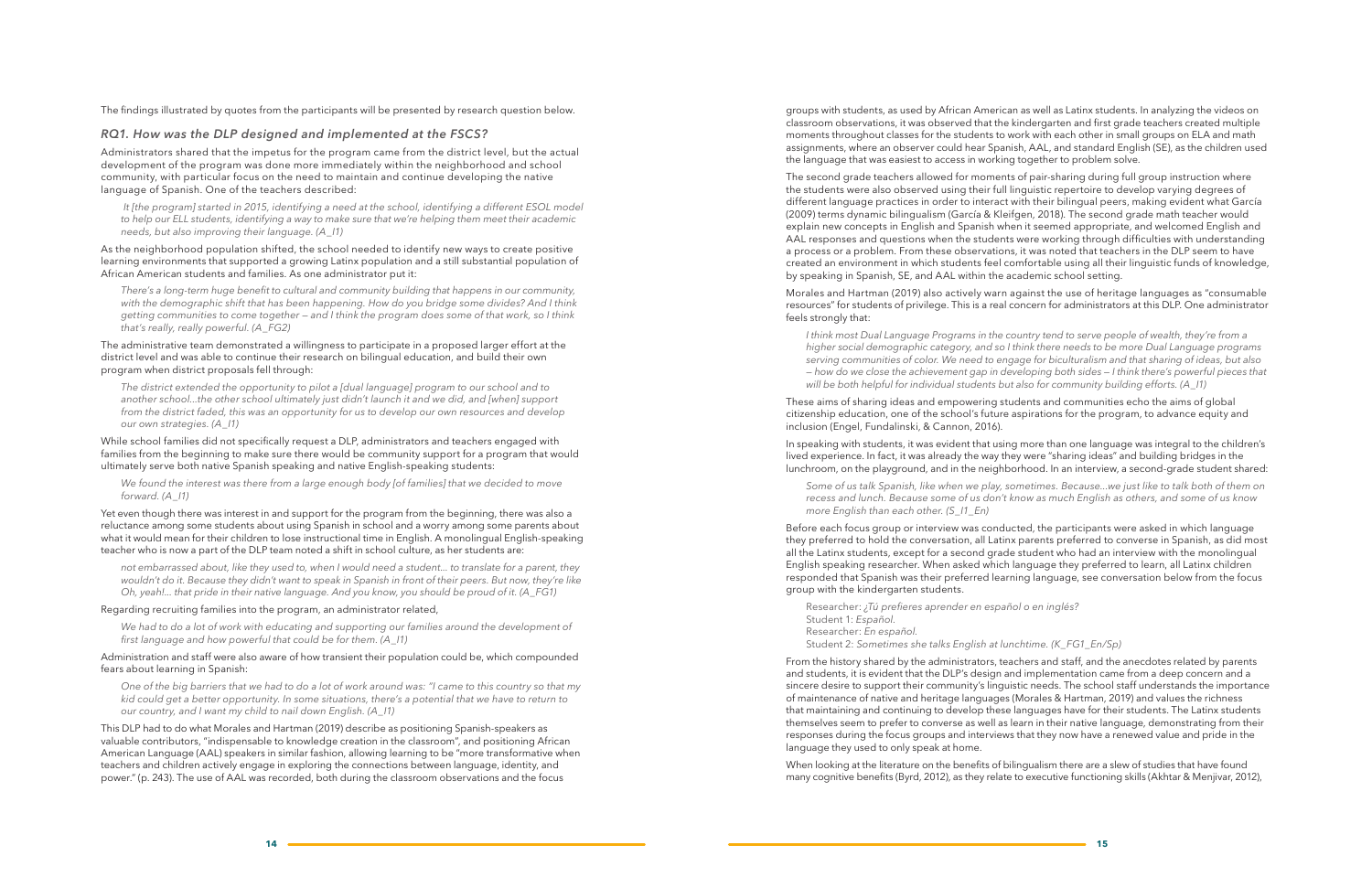specifically working memory (Blom et al., 2014), problem solving through attention control (Kempert, Saalbach & Hardy, 2011), managing inhibitory control (Carlson & Meltzoff, 2008; Bialystok & Viswanathan, 2009), and cognitive flexibility (Prior & MacWhinney, 2010). Studies have also shown benefits in literacy skills as they relate to vocabulary size (when accounting for both languages and controlling for SES) (Bialystok et al. 2009), precocious pragmatics (using referential gestures and tone of voice to judge emotions) (Akhtar & Tomasello, 2000; Yow & Markman, 2011), and even reading fluency. Thus, it is no surprise that Lakeland decided that designing and implementing a dual language program was in the best interest of their student population.

Furthermore, in dual language programs, the benefits are not only for the native speakers of the partner language. In a study comparing children in bilingual (Spanish-English) schools who were either from Spanish-speaking homes or English-Speaking homes (new to Spanish), to English-speaking children in monolingual schools, Kovelman, Baker and Petitto (2008) found that an early age of first bilingual exposure has a positive effect on reading, phonological awareness, and language competence in both languages. Moreover, they found that schooling in two languages afforded children from monolingual English homes an advantage in phoneme awareness skills. Finally, the authors found that "early bilingual exposure is best for dual language reading development, and it may afford such a powerful positive impact on reading and language development that it may possibly ameliorate the negative effect of low SES on literacy" (p. 203). Thus, this research suggests that exposure to two languages in the early grades through programs such as the DLP would not only benefit native-Spanish speaking students but also students coming from monolingual English homes, regardless of socioeconomic background. These benefits of bilingualism were some of the premises supporting the design and the implementation of the DLP in this FSCS.

### *RQ3. What are the conditions, processes, and supports necessary to scale up the FSCS's DLP from K to K-2 and beyond?*

The research team found that the conditions, processes, and supports needed in order to scale up the Lakeland DLP were mentioned across all four components of Coburn's reconceptualization of scale. Finding the majority of mentions of supports in the component of Depth (coding frequency: 197), as it relates to changes in Lakeland's beliefs, norms of interactions (including parental involvement), and principles as a result of the DLP design and implementation. This is what participants had to say:

Spanish-speaking parents described being able to participate more fully in the academic lives of their students:

*[Para] mí el beneficio ha sido que yo no hablo mucho inglés, y cuando ella venía a clases de prekinder sólo de inglés, me costaba ayudarle en las tareas. En cambio, ahí en español, ya ella hasta lee, porque estamos como que yo entiendo que es lo que ella va a hacer. Yo me siento feliz con este programa, y le doy gracias a todas las maestras, a ustedes, porque es bonito todo. (P\_FG1\_Sp)*

*[For me the benefit has been that, since I don't speak much English, when she came to English-only pre-kindergarten classes, I struggled to help her with her homework. On the other hand, in the Spanish program, she even reads with me, because we're like... I understand what she's going to do. I'm happy with this program, and I thank all the teachers, you guys, because everything is beautiful.]* *I think the design has stayed the same, we haven't changed like, we've said you know kindergarten 80/20, first grade 70/30, second grade 50/50. Like that's — we haven't changed from that — but maybe we've changed what is it exactly that you're teaching in Spanish and how does your schedule look now, but trying to keep the structure. (A\_FG1)*

English-speaking families appreciated the cognitive and social benefits of speaking in two languages, a parent shared:

*Learning two different languages at such a young age…they would be able to maneuver through things differently because they tap into a certain part of their brain that most people don't. (P\_FG2\_En)*

Similarly, Salmon, Gangotena and Melliou (2018) note that developing these mindsets guides students to "becoming change makers who are inquisitive, and proactive" allowing them to "make important connections with all that is different." (p. 304)

Parents also identified benefits such as their students gaining empathy, communication skills, and the ability to compare cultures, which are steps towards global citizenship.

*I feel like it is a very good character building — um — opportunity, because he has an opportunity to relate with other cultures at this young age, you know, to be able to better socialize, communicate, understand people as he grows. And so those, I believe, are some of the benefits of being part of the program. (P\_FG2\_En)*

The changes in norms and beliefs at the school could not be more clearly demonstrated than through statements like these, or the teacher's realization that her children were now proud to translate between parent and teacher to build a bridge between home and school. Nothing short of redefinition of self and others is taking place within the context of the DLP.

As students acquire these skills, it is clear that parents see their students as key stakeholders in the Spread (frequency of 117) of the program, even beyond teacher-student relationships. Parents hope that the DLP will serve as a bridge between families and the larger community.

*[Espero que ella] comparta su experiencia a otros estudiantes, a padres para que ellos vean. Que si ella pudo, también los otros niños pueden, y que no se quede ahí, que no se quede solamente con lo que le enseñó el programa, que siempre siga buscando más, no se quede con lo que nos enseñan solamente los profesores, si no, siempre hay que buscar más, porque siempre tenemos que educarnos más. (P\_FG1\_Sp)*

*[(I hope that she) would share her experience with other students and parents, so they can see. That if she could do it, so can the other children, and then not just remain with what the program taught her, but that she would always keep looking for more—not just stop at what the teacher tells her, but more so, to always look for more, because we always have to educate ourselves more.]*

In order to continue the process of education, in particular the DLP, for all, it was important to examine Coburn's component of Sustainability, where a frequency of 144 codes were found. In this case study, sustainability refers to the maintenance of the foundational principles of the DLP in the case study school over time. Below is an example of what a teacher shared regarding Sustainability.

Maintaining consistency of language use in the classroom as the program scales up has been important. What has happened outside of the classroom is perceived as significant as well. When comparing coding frequencies in Staff, Parent, and Student interviews, the Sustainability code shows up most often in Parent interviews. Parents described how they came to the program and how students, administrators, staff, and parents can reach out to new families to help them understand the benefits of the program despite the skepticism that may be voiced by some families at the school. One parent shared an important conversation she had with an administrator after another parent had warned her against the program:

*llego yo con la curiosidad y le digo, "que me dijeron esto", me dice él, "Porque es gente que está cerrada, porque si la niña aprende bien el español le va a costar menos hablar el inglés", así es que yo después fui poniéndome centrada que sí, que está bien que mi hija aprenda bien el español. (P\_FG1\_Sp)*

*[I came with curiosity and I told him "they told me this", and he said, "Those are folks who are closed off, because if the child learns Spanish well, it will be less difficult for her to speak English", so I started changing my mind and centering myself in believing that it is good that my child learns Spanish well.]*

There was a frequency of 55 for Coburn's component of Ownership. Parents talked about supports to the dual language curriculum, for parents, that helped them be productive leaders of learning, such as

# the English and Spanish classes held after school during the week for parents and faculty:

*The Spanish class, because if you're learning while they're learning it, it makes it easy for you to relate*  to them and to help them with the homework, even though you might not be learning the same *stuff—like, 'cause I'm in a Spanish class, and so mostly we're learning conversational stuff but they're learning the basics, so they might not know all the phrases that we're learning, so it's like you can still help them with different phrases, like at home. (P\_FG2\_En)*

While Ownership as a code can, and often did, refer to how staff are taking on leadership roles within the DLP, students clearly also play a significant role when it comes to Ownership. In interviews and focus groups, students were eager to share what they were learning: drawing pictures, assigning the interviewers math problems, and the kindergartners, particularly, conducted an impromptu phonics lesson:

SK2: *Yeah, we have to do sight words.* SK1: *We have to do..um…our sílabas and…like…."*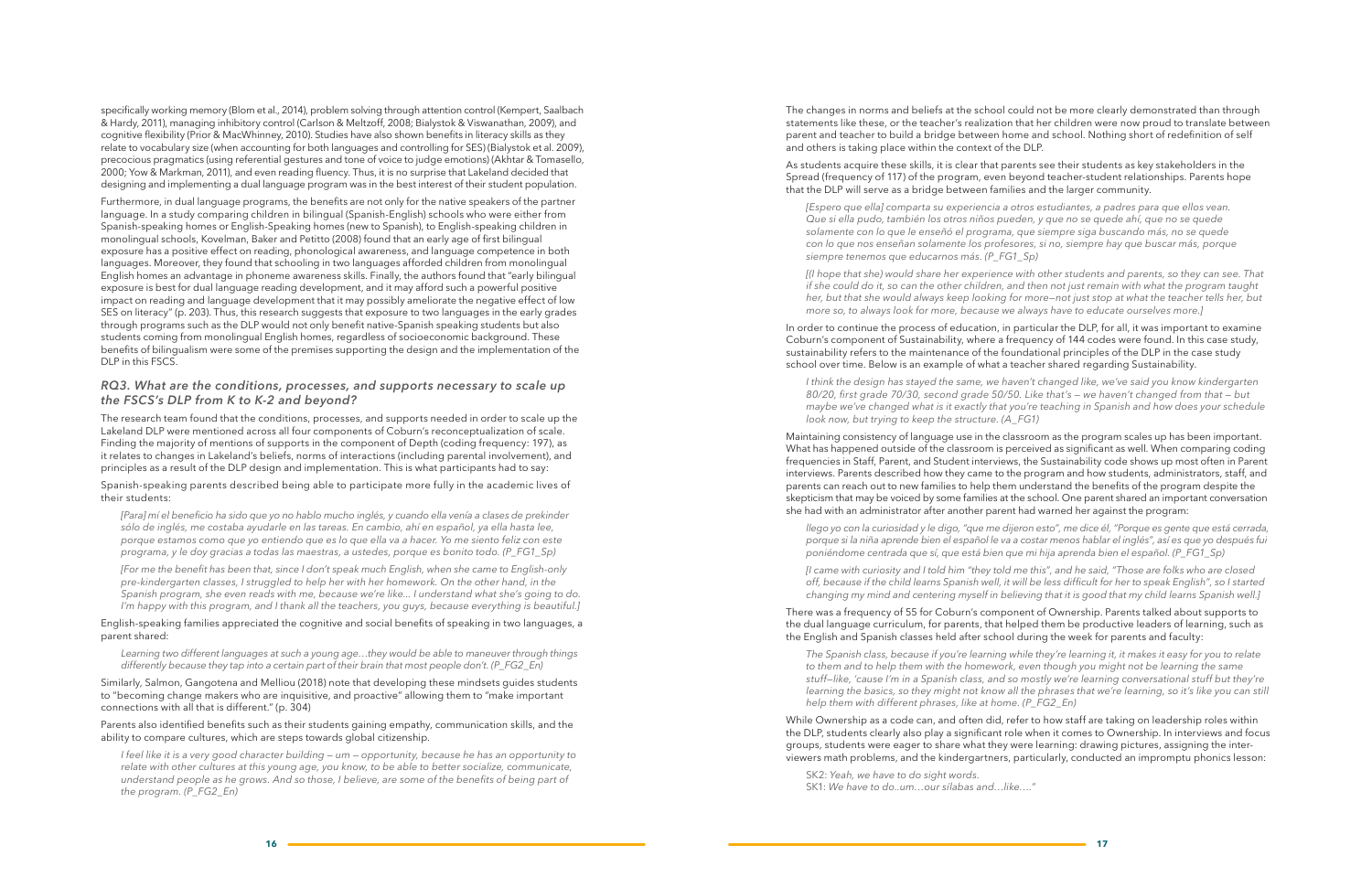**18 19**

R1: *Do you like doing the sílabas?* SK2: *Yeah. We do: na ne ni no nu… pa pe pi po pu…" (SK3 says along with her)*  SK3: *(much faster) Ha he hi ho hu*  SK2: *Sa se si so su…. La le li lo lu (K\_FG1\_En/Sp)*

It is clear that students take pride in their work in the DLP, one student shared:

*me gusta — es que estamos aprendiendo a ser más inteligentes* 

*[I like it — we are learning to be more intelligent] (1\_FG2\_Sp).* 

Similarly, a student from the first cohort commented, when asked about what language she and her friends spoke most outside of class: "The girls from here [the United States], they know a lot of Spanish too, because they're in the–they've been in the class also since kindergarten." (2\_I1\_En)

This pride for their developing skills puts students in the position of advocating for the program toward other students and families, sharing the leadership, through ownership, with the DLP staff and teachers.

A parent reported that her English speaking student was initially overwhelmed by learning in Spanish, but "now he's at the place where he's helping, you know, other students and some of them are native Spanish speaking kids, so now I guess he feels a little too good—so (laughter)—yeah." (P\_FG2\_En)

In summary, it was found that for Depth one of the more salient changes in Lakeland's beliefs and norms of interactions was reflected in the newly acquired empowerment of parents for their involvement in their children's learning. For Sustainability, it was noted that maintaining the models of instruction implemented in the DLP over time was crucial. As a key component of Spread, the positive experiences students are having in learning in their native language and becoming literate in Spanish, as well as word of mouth communication of these positive outcomes among families, has been paramount for the Sustainability and Spread of the program. Lastly, Ownership was evident when all key stakeholders related the benefits they observed within the program and the students' learning, and even that monolingual native-English parents could benefit from Spanish classes.

### *RQ4. What are the challenges and successes of scaling up the FSCS's DLP from K to K-2 and beyond?*

Challenges of scaling the program appeared across each of Coburn's components of scale, as did successes. As described below the majority of the successes clearly impacted the component of Depth.

#### **SUCCESSES OF SCALING UP THE DLP**

Building community was seen as important for bridging the gap between different cultures and for increased capacity for academic success, with new parent involvement in student learning.

English speaking parents could see benefits for their Spanish speaking counterparts:

*I feel like it is empowering for parents, both for native Spanish speaking parents and native English-speaking parents, for maybe different reasons. I think for native Spanish speaking parents... they feel like they're much more of an included, invited part of their child's learning and they can support, and they can develop closer relationships with their child's teachers. (P\_FG2\_En)*

Teachers commented about how important it was, as the program was first developing, to have parents come in to read to classes in Spanish or share elements of their culture.

*Some of the moms came in and would read a book in Spanish and then do a song from their country and teach it to all the kids and I really loved that. (A\_FG1)*

Cultural celebrations are now happening on a larger scale as well, such as Hispanic Heritage Month and Black History 365 *—* these are joint, sustained efforts on the part of teachers, parents, and students and are growing, year over year.

Coding for Sustainability, it became clear that teachers and staff informally claim that DLP students are doing as well, and in some cases better, academically, than their peers in the mainstream English homerooms.

*I think there's a lot of leaders in these classrooms. A lot of these kids [are] very confident in themselves and their ability and now with both languages, especially in first grade, I have them start translating academically and I think they are getting a better understanding of — I'm a bilingual student and these are my abilities. (A\_FG1)*

Long established studies make evident that bilingual students generally demonstrate greater self-confidence and higher motivation (ADAE, 1996; Dalby, 1985; Dutcher, 1995). Recent research looking at peer grit, where each cohort of Dual Language Learners supports each other and motivates each other toward future success, specifically to improve literacy outcomes (O'Neal, 2018), pushes this narrative in a more specific direction.

Grit is also a metric that is important to Baltimore City Public Schools. In their annual Survey Assessment, metrics labelled Grit include the following statements: "I keep working at schoolwork and homework that is hard until I get it right.", "When I'm taught something that I don't get, I keep working at it until I get it." And for parents, statements such as, "I encourage my child to keep working at difficult tasks until he/she figures them out."

These surveys are currently not administered to students in second grade or lower, so it will be important to see how these scores compare for students in the DLP versus the mainstream program. In the next phase of our research, we will be implementing a survey that includes some of these measures and will be administered to the first cohort of the DLP and their mainstream peers in fourth grade.

The interviews conducted with kindergarten, first, and second grade students revealed that recommendations they made for younger students to have success in the DLP were exclusively about grit and building community. This is what some of students had to say:

Student 1: *You have to listen to the teacher.*  Student 2: *And do work. (K\_FG1\_En/Sp)* Student 12: *Deben ser amables. [They must be kind.]*  Student 13: *Que sean amables, que hagan muchos amigos. [To be kind, to make many friends.] (F\_FG2\_Sp)*

Student 22: *Necesitas hacer toda tu tarea bien. [You need to do all your homework well.] (S\_FG1\_S)* Student 23: *[Students should] try their best in speaking Spanish, if they don't know a lot of Spanish. And if they don't know a lot of English, when they're in the English class, I'd tell them to try their best in English. (S\_I1\_En)*

#### What might be the outcome of peer grit, confidence, empathy, and awareness of difference? Teachers explored this question and speak with their students and parents about what the future might bring:

*When they do their Community Helpers Unit, tying it back to where you grow up, can you imagine what it's like to have a bilingual doctor, how important that is, think about when you go to the doctor with your family, and if your doctor doesn't speak Spanish, how does that make you feel? But you can be that for somebody. And how does it make you feel when you have a teacher who speaks Spanish just like you, you can do that for somebody else. (A\_FG1)*

Units such as this, that engage families in the classroom, are making students and parents excited to be

# in school together, two parents shared:

*Me gusta asistir cuando hacen las actividades de los niños, que mi niña me dice, "Mami, ¿Vas a ir?" Sí," le digo, "Voy a ir," yo veo la manera, me vengo y trato de ayudarle ahí a la maestra cuando anda repartiendo cosas, a involucrarme ahí con ella. (P\_I1\_Sp)*

*[I like to attend when they have activities for the children, when my girl says to me "Mommy, are you going?" "Yes," I say, "I'm going to go." I come and try to help the teacher with distributing things, to get involved that way with her.]*

*Cuando tienen actividades hacen el evento del Hispanic Heritage Month, siempre me apunto con [la profesora], [para] siempre estar involucrada con esto. (P\_FG1\_Sp)*

*[When they have activities—they do the Hispanic Heritage Month event, I always sign up with [the teacher], [to] always be involved with this.]*

Under Spread, it was noted that the school has added both Spanish and English classes after school for parents and teachers. Partner organizations at this Full-Service Community School also offer services that allow for more successful participation in the DLP. A parent shared:

*I take her [gesturing to her younger daughter] to the Fun with Foreign Language, through the Judy Center, and that helps them, I mean that helps with beginning Spanish for your young kids if you do want to put them in the Dual Language Program. (P\_FG2\_En)*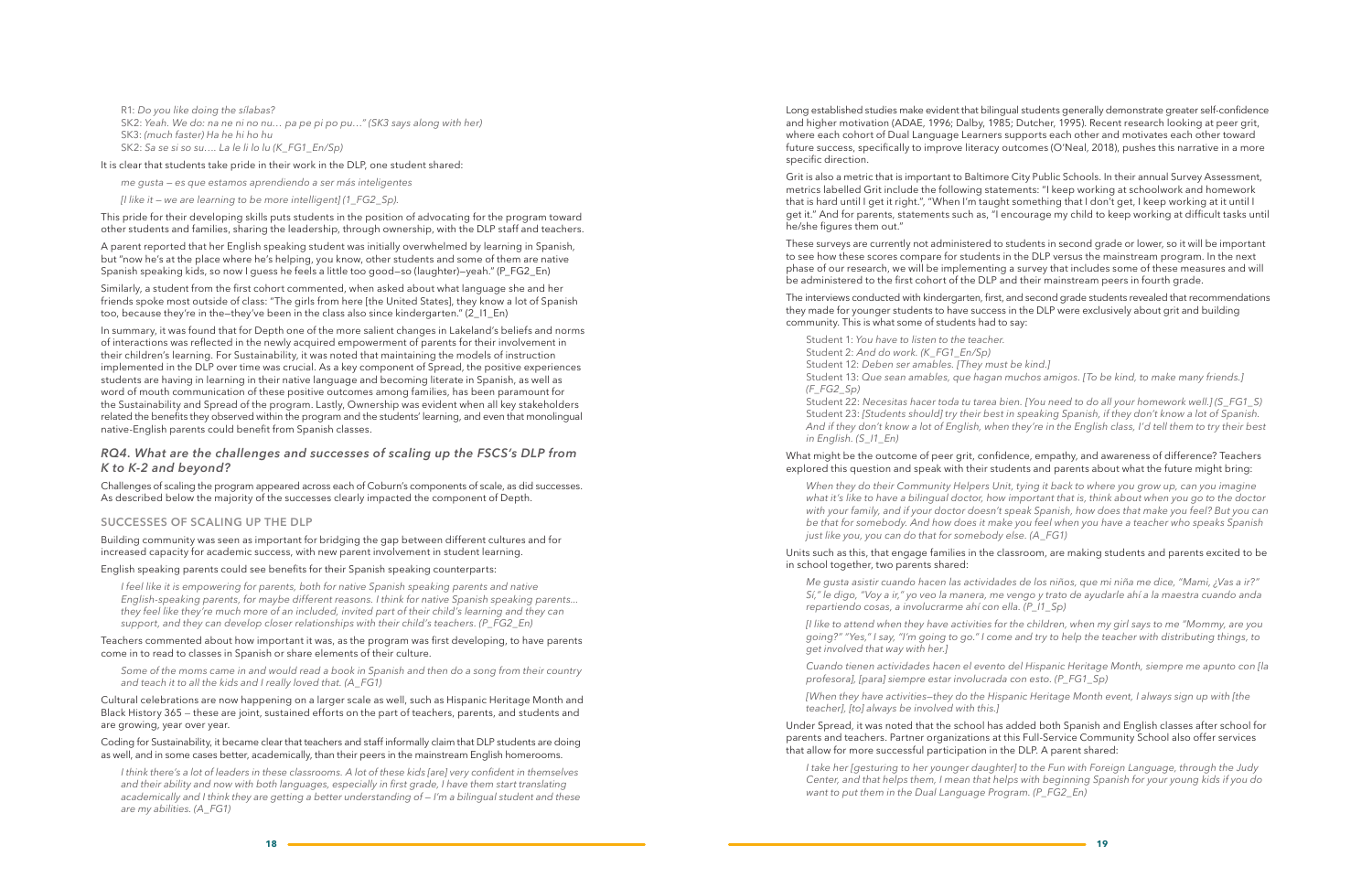**20 21**

Parents also offered several ideas about how to spread the DLP from the point of view of community awareness. Some suggested new community events, such as a field day, where DLP students could serve as ambassadors for their program. Others suggested new opportunities for students to experience the DLP one day a week:

*Como ahora mismo, mi nena está en After School Program dos días a la semana, tienen siempre un programa, pero para el dual language tenerlo, por lo menos un día a la semana, para que esos estudiantes que no están registrados no tengan que estar registrados, sino si los papás le dan permiso puedan venir, qué tal y les gusta, y se entran al programa. (P\_I1\_Sp)*

*[Right now, my girl is in the After School Program two days a week, they always have a program, but they could also have it for the dual language, at least one day a week. For those students who are not registered, not having to be registered, but if their parents give them permission to come, if they like it, then they could enter the program.]*

Coding for Ownership (code frequency of 55), the research revealed that teachers noticed their students taking ownership: sharing authority to improve communication between fellow students and teachers. One teacher shared:

*In the gym, what I've noticed — some of the kids that don't speak English very well, that the kids that are bilingual and speak both languages well want to interpret and make sure they understand all my directions. We'll be doing different sports that none of the kids have ever played, so it's new to everyone, and then they'll take what I'm saying and make sure it's clear to the other students so everyone can actually participate and do it right. (A\_FG1)*

Also, it was noticed that the students themselves were being coded as expressing ownership for the DLP when asked about what they liked the most of being in the program. One student shared:

*A mi me gusta, es que estamos aprendiendo a ser mas inteligentes y algunas veces me gusta hacer el trabajo de matemáticas, pero bueno a veces no. (1\_FG2\_Sp)*

*[I like that we are learning to be more intelligent and sometimes I like to do the math work, but sometimes I don't.]*

Ownership was also seen when students talked about how they interact with students from the lower grades of the DLP. A first grade student shared this about their visits to the kindergarten class:

*Luego los niños de kinder van a saber, como nosotros les vamos a leer a ellos, y ellos les van ir a leer a los otros niños de kinder. (1\_FG2\_Sp)*

*[After, the kids from kindergarten will know, because we go and read to them, and then they will go and read to the other kindergarteners.]* 

#### **CHALLENGES OF SCALING UP THE DLP**

#### Participants revealed that just as well as the successes, there were challenges to scaling up the DLP. In relation to Depth, administrators and teachers shared:

*We will always have to defend why we're doing something different than what the district is doing. (A\_I1)*

*In terms of professional development and in terms of materials, the dual language teachers need more and this is not telling secrets, the administration would agree — need more in terms of curriculum and materials, need more in terms of professional development, need more in terms of a professional community to interact with and say, how did this work in your classroom, I'm trying this, what do you see? (A\_FG2)*

#### Parents described pre-existing conditions at the school and in the broader area that still need to be more fully addressed to ensure that all students benefit from scaling up the DLP:

*African Americans — even if you look statistically, I believe it will show too, that our children, as far as African American children, are behind. As it pertains to education, even here. (P\_FG2\_En)*

Providing context for this statement, Milner (2010) describes an opportunity gap as opposed to an achievement gap, where "sociopolitical issues related to race, language, and other social constructs deprive [Latinx and African American] students of success, and further, very few African American

students have had the opportunity to participate in [Dual Language Programs]." (Bauer, Colomer & Wiemelt, 2020, p. 333). Ladson-Billlings (2013), further explains that calling the persistent achievement disparities between Black and Latinx students and White students a "gap", suggests that something inherent in Black and Latinx students, their families, their communities, their cultures, their schools, or their teachers is responsible for these disparities. Ladson-Billings agrees that some aspects of each of these elements might contribute to the problem, nevertheless, she argues that it is shortsighted and incomplete to single them out as the only causes. She explains that the achievement disparities we see in the United States are a result of historical, economic, political, and moral decisions that we as a society have made over time. These arguments are important to take into account when thinking about scaling the DLP, particularly when thinking about enrollment strategies that will affect the students that are invited into the program and those who are left out.

Some African American parents also perceived a competitiveness between cultures and the reality of

# limited resources leading to an imbalance that negatively impacts their students:

*I think there's the need for more balance, so that there is the proper attention being put in all areas. I think it's awesome and amazing that Spanish speaking families have somewhere where they can get the community and all of these things, but those of us who are not Spanish speaking families, I feel like it's great to feel like we are also, you know, cared for, and that there's a place here at Lakeland for us as well. (P\_FG2\_En)*

Some recent studies examine teachers' perceptions of how African American students can use translanguaging (Bauer, Colomer, Wiemelt, 2020) or bring their full funds of linguistic knowledge into the classroom (Morales & Hartman, 2019). Others examine what effect emotional and instructional supports from teachers have on student language development (Olivia-Olson, 2019). Examining the impact of peer grit on African American students is a viable research possibility in this DLP, as there is already anecdotal evidence that students in DLP classrooms are motivating each other in key areas such as perseverance and love of learning, and recent research suggests that peer grit may have positive outcomes for literacy achievement (O'Neal, 2017). A specific focus on assessing and improving learning outcomes for African American students through the DLP, might help address the parent perception that attention is not being paid equally to all students.

In addition to ensuring that African American students' needs and talents are considered, Lakeland administrators are aware of other challenges they face in sustaining and scaling the program. For example, class sizes across programs and student mobility (moving in and out of the school zone) are areas of constant concern:

 *— if we have a situation where there's 21 [students] in the dual language homeroom but there's 47 in the other ones, then the school community's going to say, "Enough of this." That's the condition under which the community would rightly no longer support it. (A\_FG2)*

Regardless of issues like limited resources, student mobility, and equitable access, the challenges of Spread have a lot to do with communication. Administrators, teachers, and staff who have direct con-

# tact with parents need to:

*do better as a school in speaking to English speaking parents and parents in general about the benefits for their children and calming their fears about the risks, for example that they're going to start reading first in Spanish, that makes some anxieties for English speaking parents. (A\_FG2)*

Making sure that staff are able to make research-driven arguments for the program is also important. Benson (2004) describes the "myth that parents want L2-only schooling" or instruction in the high-status language, but points to studies by Heugh (2003), "when parents are allowed to make an educated choice from appropriate options, they overwhelmingly opt for bilingual rather than all-L2 programs, and most bilingual program evaluations report high levels of community support." (p. 7). There is an awareness at this DLP of how important it is to do this, and an awareness that this is still an area for growth.

*We need to be better versed, so that if a parent comes with a concern to an administrator, regardless of how closely they work with the program, they can speak to the research, to — this is what the trajectory looks like. So — expanding the knowledge of the rest of the staff who might not be as intimately connected to the program. (A\_FG2)*

Expanding knowledge and techniques of the program was especially important to Specials' teachers (i.e., gym, music, art, technology, theater, and health) who work with mainstream and DLP students, but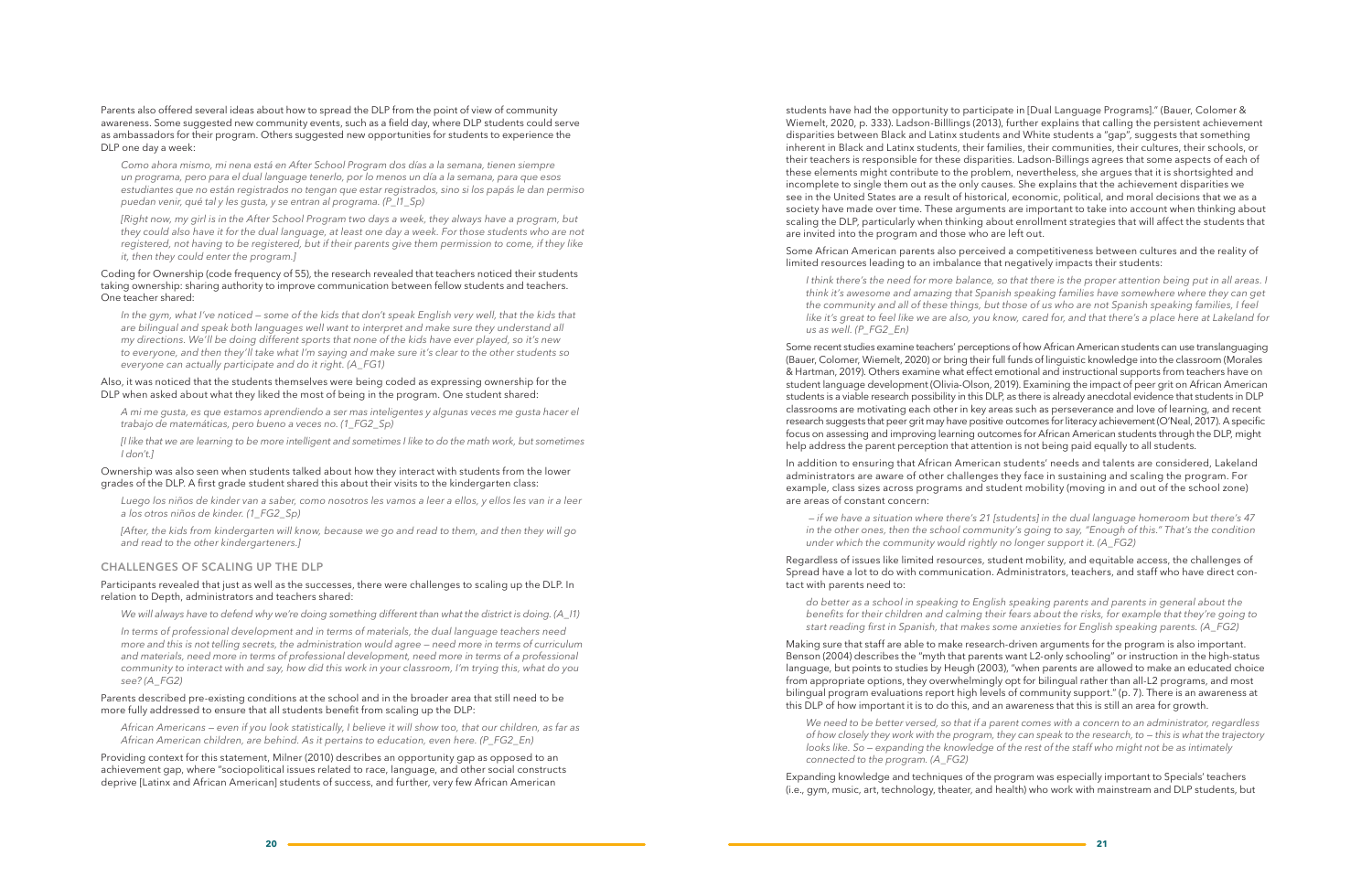currently receive little guidance and do not meet regularly with the DLP teachers. This can lead to a lack of consistency for the children, though it also provides opportunities for the children to advocate for themselves and each other, and take more ownership of their learning, as they have in their gym classes.

Since the program's model shifts as the students move through the lower grades, the lack of consistency can pose challenges to students, who become used to communicating one way and then need to learn the new communication style of new teachers:

*La mía sí ha tenido frustraciones y retos, porque como ella comenzó desde el primero. Cuando empiezan sí va a ser todo más fácil, porque están hablando más español, pero al cambiar, ya en segundo grado, cambian de maestra, no van a tener a [la misma maestra]. Ya ella conoce a cada estudiante. Ahora, al cambiar para otro profesor, mi nena cambia de — le toca cambiar [de maestra]. [La nueva maestra] no habla [español]... todo es en inglés. (P\_FG1\_Sp)*

*[My child has had frustrations and challenges, because of how she started from the beginning. When they start, everything is easier, because they speak more Spanish, but when they change, already in second grade, they change teachers, they will not have [the same teacher]. She already knows each student. Now, when changing to another teacher, my child changes — she has to change [teachers]. [The new teacher] doesn't speak [Spanish]…everything is in English.]*

#### **OVERCOMING THE CHALLENGES — AN EXPECTATION OF GLOBAL CITIZENSHIP**

Despite above mentioned frustrations and differences in instructional models across grades, video recordings conducted with all three cohorts of the DLP (kindergarten, first and second grades) revealed many similarities in teaching strategies, classroom management and engagement with students. Teachers used call and response techniques to signal transitions, had students use thumbs up/thumbs down responses so that everyone could respond to questions simultaneously with gestures as opposed to words, and selected from cups of popsicle sticks with student names written on them to decide which student would be asked to answer questions or demonstrate on the touch screen boards. DLP teachers consistently accompanied their speech with animated facial expressions, gestures and movements, to convey meaning in multiple ways.

*I'd like to be able to see them start to take AP Literature courses, AP courses that they can take and get university credits, um, and then I think them being—you know, their intelligence and their ability to academically perform being strengthened would be one thing that I'd obviously want to see.* 

Teachers made use of full group instruction, small group, partner work, and independent work times, allowing students to participate in the target language in full group instruction. Teachers were observed using what García and Wei (2014) explain as translanguaging, a pedagogical practice where students are asked to alternate languages for the purpose of receptive or productive use, during small group work and while practicing writing skills independently. Teachers also used times when students were working independently, to work one-on-one with students who needed extra support. Overall, teachers demonstrated what Newcomer calls "funds of caring", in building in moments for one-on-one instruction, including all students in discussions during whole group learning, and speaking to their cultural heritage as a natural part of the lessons being taught (Newcomer, 2018). Class dance parties as transitions, incentive plans and participating in school wide events as representatives of the DLP, seem to be helping to develop peer grit and expand communication skills, even as the instructional model of the program shifts dramatically in the second grade.

There were many recursive moments in the research: many moments where it became clear that this administrative and teaching staff is examining and refining their program all the time, in response to student, budget, and staffing needs, all which affect the component of Ownership. One administrator shared:

*So I think a big challenge initially was — um — curriculum, and I guess design of the program and seeing that — depending on where you went to observe dual language programs, the models were very different. (A\_I1)*

Despite these challenges, projected outcomes for students, where their ownership of the program, their process and their learning are of benefit to the larger community, are ever-present talking points. When asked about the academic expectations for the DLP students, an administrator shared,

#### *Them being global citizens and having an understanding of their community and the community*

*around them I think is critical. (A\_I1)*

The school aims above and beyond, in their hopes for the DLP students becoming global citizens. Teachers and administrators speak with these students, directly and indirectly, about what Boix-Mansilla (2016) describes as the globally competent student. This learner is "curious about and engaged in the world, able to investigate the world beyond their immediate surroundings, understand their own and others' cultural perspectives, communicate across differences, and take action to improve conditions" (Salmon, Gangotena, Melliou, 2018). Lakeland is definitely making strides through the DLP, to support their students in becoming the global citizens the community in which they are embedded so urgently needs.

## **QUANTITATIVE FINDINGS**

The quantitative analysis helped to address research question two (RQ2), which focused on the impact of DLP on students' learning outcomes, as well as how those outcomes can be interpreted in light of the literature on these types of bilingual programs.

#### *RQ2. What has been the DLP's impact on learning outcomes at the FSCS?*

Within the three cohorts studied, about 64 students in grades K-2 participated in the DLP, compared to approximately 230 students in the mainstream (MP) program in AY 2016 – 17 through AY 2018 – 19 (see Table 2 in the Participants section for demographic information on these students; note that variation in the number of students per cohort reflects changes in enrollment). Scores available for analysis came from 58 students in the DLP and 169 students in the MP, in grades K-2.

Quantitative analysis of reading levels as measured through the mCLASS Text Reading and Comprehension (TRC) assessment complements qualitative findings and helps identify how the DLP has impacted student learning outcomes as they relate specifically to reading comprehension. The TRC assessment is administered three times per year (beginning-BOY, middle-MOY, and end-EOY) and these data were available to the research team for AY 2016 – 17 through 2018 – 19. The TRC provides a letter to indicate a student's reading level, to allow for quantitative analysis this letter score was converted to a corresponding numerical value. A Spanish version of the TRC was administered to students in the DLP, alongside the English version, beginning with the second cohort during the AY 2017 – 18.

In looking at cohort performance on the TRC, a statistically significant bias in the composition of the dual language classes was detected based on initial reading levels across all three cohorts. Thus far, DLP students enter kindergarten with a 0.543 higher reading level than the MP students, see Table 6 below. In addition to having higher initial reading levels, the DLP group is disproportionately more Latinx compared to the mainstream program group.

# **TABLE 6**

| <b>TABLE 6</b><br>Initial reading level English TRC BOY Kindergarten for DLP and MP cohorts |                                |                          |                   |       |  |  |  |  |  |
|---------------------------------------------------------------------------------------------|--------------------------------|--------------------------|-------------------|-------|--|--|--|--|--|
|                                                                                             | <b>DLP</b>                     | <b>MP</b>                | <b>Difference</b> | Sig.  |  |  |  |  |  |
| Cohort 1                                                                                    | 0.294<br>$(SD, N)$ (0.849, 17) | $-0.023$<br>(0.792, 44)  | 0.317             |       |  |  |  |  |  |
| Cohort 2                                                                                    | 0.381<br>$(SD, N)$ (1.396, 21) | $-0.512$<br>(0.597, 41)  | 0.893             | $***$ |  |  |  |  |  |
| Cohort 3                                                                                    | 0.05<br>$(SD, N)$ (0.887, 20)  | $-0.345$<br>(0.668, 84)  | 0.395             | $**$  |  |  |  |  |  |
| Total                                                                                       | 0.241<br>$(SD, N)$ (1.081, 58) | $-0.302$<br>(0.705, 169) | 0.543             | $***$ |  |  |  |  |  |

Statistical Significance Levels: \* p < 0.10, \*\* p < 0.05, \*\*\* p < 0.01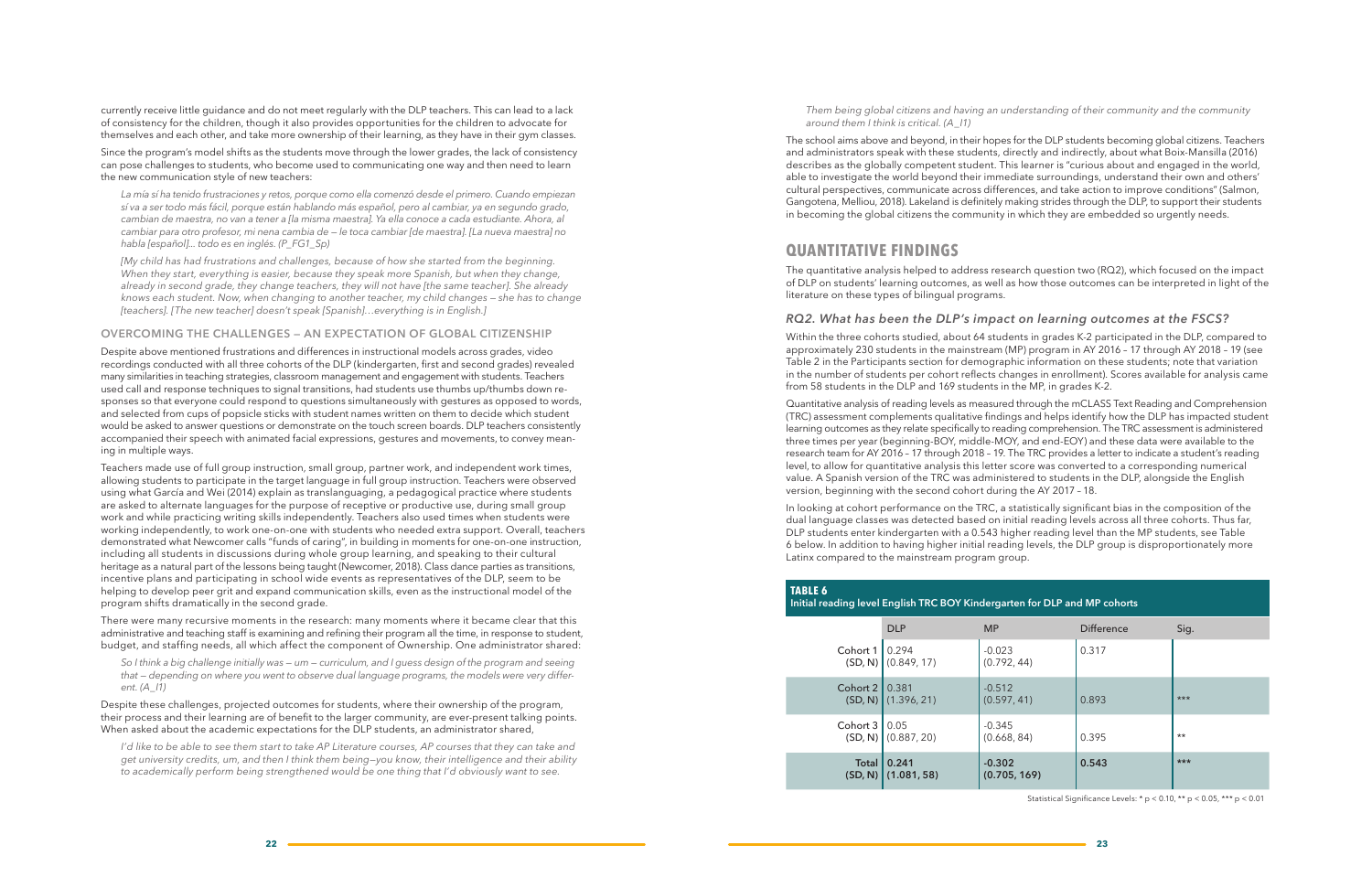Regarding average growth by grade, observed lower annual growth scores for DLP students on the English TRC assessment in kindergarten and first grade are confirmed through a t-test with statistical significance at the 0.01 level, see Table 7 below, and an ordinary-least squares (OLS) regression analysis, see Table 8 below. Conversely, dual language students seem to grow at a faster rate on the English TRC assessment in second grade than their mainstream program counterparts, as suggested by a t-test approaching statistical significance at the 0.10 level. This difference does not hold in the OLS regression model in Table 8, possibly due to the small sample size.

In looking at the number of students (N) in each program per grade, the cohort of DLP students seems to be significantly more stable. Note the significant growth in the mainstream population cohort 1 from Table 6 when they were in Kindergarten (K) (N=44), to Table 7 when the MP cohort 1 is in second grade (N=76). Thus, the accelerating student achievement gains observed in the DLP may be attributed, in part, to a "school-effect"; that is, students in DLP may show higher gains because the vast majority of the DLP students have been enrolled at FSCS since the beginning of kindergarten or earlier, while many students in the MP have transferred into the school at a later date.

Furthermore, a comparison of means does not account for the selection bias and observed differences within the groups of students. To begin to address this limitation, an ordinary-least-squares (OLS) regression in Table 8 models for student characteristics that plausibly introduce variation in treatment and outcomes, including beginning-of-year reading level, race/ethnicity, home language, and cohort. Using this model, it is estimated that the dual language program has a statistically significant, but diminishing, negative effect on English reading comprehension as measured by the TRC in kindergarten (3.2 levels) and first grade (1.7 levels). The model estimates no statistically significant negative effect on English reading comprehension by second grade.

This statistical model demonstrates that the estimated effect of the program is consistent with the anticipated lag in English proficiency in the initial years of the dual language program, in which the instructional model is one of 70/30 and 80/20. Interestingly, once the instructional model moves to 50/50 there appears to be no statistically significant negative effect on English comprehension; this is quite a promising finding for the future of the Lakeland DLP.

| <b>TABLE 7</b><br>Average growth of English TRC for DLP and MP by grade |                                  |                       |                   |          |  |  |  |  |  |
|-------------------------------------------------------------------------|----------------------------------|-----------------------|-------------------|----------|--|--|--|--|--|
|                                                                         | <b>DLP</b>                       | <b>MP</b>             | <b>Difference</b> | Sig.     |  |  |  |  |  |
| Kindergarten   1.544                                                    | $(SD, N)$ (1.615, 57)            | 4.56<br>(2.421, 166)  | $-3.016$          | $***$    |  |  |  |  |  |
| Grade 1                                                                 | 4.575<br>$(SD, N)$ $(2.591, 40)$ | 6.474<br>(3.049, 116) | $-1.899$          | $***$    |  |  |  |  |  |
| Grade 2                                                                 | 6.895<br>$(SD, N)$ (1.941, 19)   | 6.013<br>(1.999, 76)  | 0.882             | $^\star$ |  |  |  |  |  |

Statistical Significance Levels: \* p < 0.10, \*\* p < 0.05, \*\*\* p < 0.01

| <b>TABLE 8</b><br>OLS Regression of English TRC for DLP growth by grade |                        |                       |                     |
|-------------------------------------------------------------------------|------------------------|-----------------------|---------------------|
|                                                                         | TRC - Growth K         | TRC - Growth 1        | TRC - Growth 2      |
|                                                                         | 1                      | 2 <sub>2</sub>        | 3 <sup>1</sup>      |
| Dual Language                                                           | $-3.218***$            | $-1.678***$           | 0.570               |
|                                                                         | (0.298)                | (0.539)               | (0.547)             |
| TRC-BOYK                                                                | $0.860***$<br>(0.285)  |                       |                     |
| TRC-BOY1                                                                |                        | $0.311***$<br>(0.073) |                     |
| $TRC - BOY2$                                                            |                        |                       | $-0.013$<br>(0.056) |
| Gender - Female                                                         | 0.221                  | $1.027**$             | $0.874*$            |
|                                                                         | (0.283)                | (0.464)               | (0.446)             |
| Race/Ethnicity - Latinx                                                 | $-3.882***$            | $-2.297*$             | $-2.399$            |
|                                                                         | (1.253)                | (1.207)               | (1.517)             |
| Rce/Ethnicity - White                                                   | $-3.291***$            | $-2.136$              | $-3.816***$         |
|                                                                         | (0.906)                | (1.299)               | (1,440)             |
| Race/Ethnicity - Black                                                  | $-2.750***$            | $-0.924$              | $-2.133**$          |
|                                                                         | (0.795)                | (1.083)               | (0.988)             |
| Race/Ethnicity - Multiracial                                            | $-2.009***$<br>(0.724) | $\mathbf 0$           | $\mathbf 0$         |
| Home Language - English                                                 | $-0.125$               | 0.822                 | $-0.344$            |
|                                                                         | (0.512)                | (0.716)               | (0.548)             |
| Home Language - Spanish                                                 | 1.928                  | $2.036*$              | 1.272               |
|                                                                         | (1.325)                | (1.092)               | (1.260)             |
| <b>Limited English Proficiency</b>                                      | $-1.727**$             | $-0.610$              | $-0.944*$           |
|                                                                         | (0.829)                | (0.883)               | (0.526)             |
| Cohort 1                                                                | $\mathbf 0$            | $1.067**$<br>(0.501)  | $\mathbf 0$         |
| Cohort 2                                                                | $-0.161$<br>(0.363)    | $\mathbf 0$           | $\theta$            |
| Cohort 3                                                                | $-0.192$<br>(0.361)    | $\mathbf 0$           | $\mathbf 0$         |
| Constant                                                                | $7.999***$             | $5.733***$            | $8.000***$          |
|                                                                         | (0.845)                | (1.209)               | (0.748)             |
| r2                                                                      | 0.400                  | 0.208                 | 0.163               |
| ${\sf N}$                                                               | 218                    | 155                   | 95                  |

Statistical Significance Levels: \* p < 0.10, \*\* p < 0.05, \*\*\* p < 0.01 Ordinary Least Squares (OLS) regression results: coefficients and (standard errors)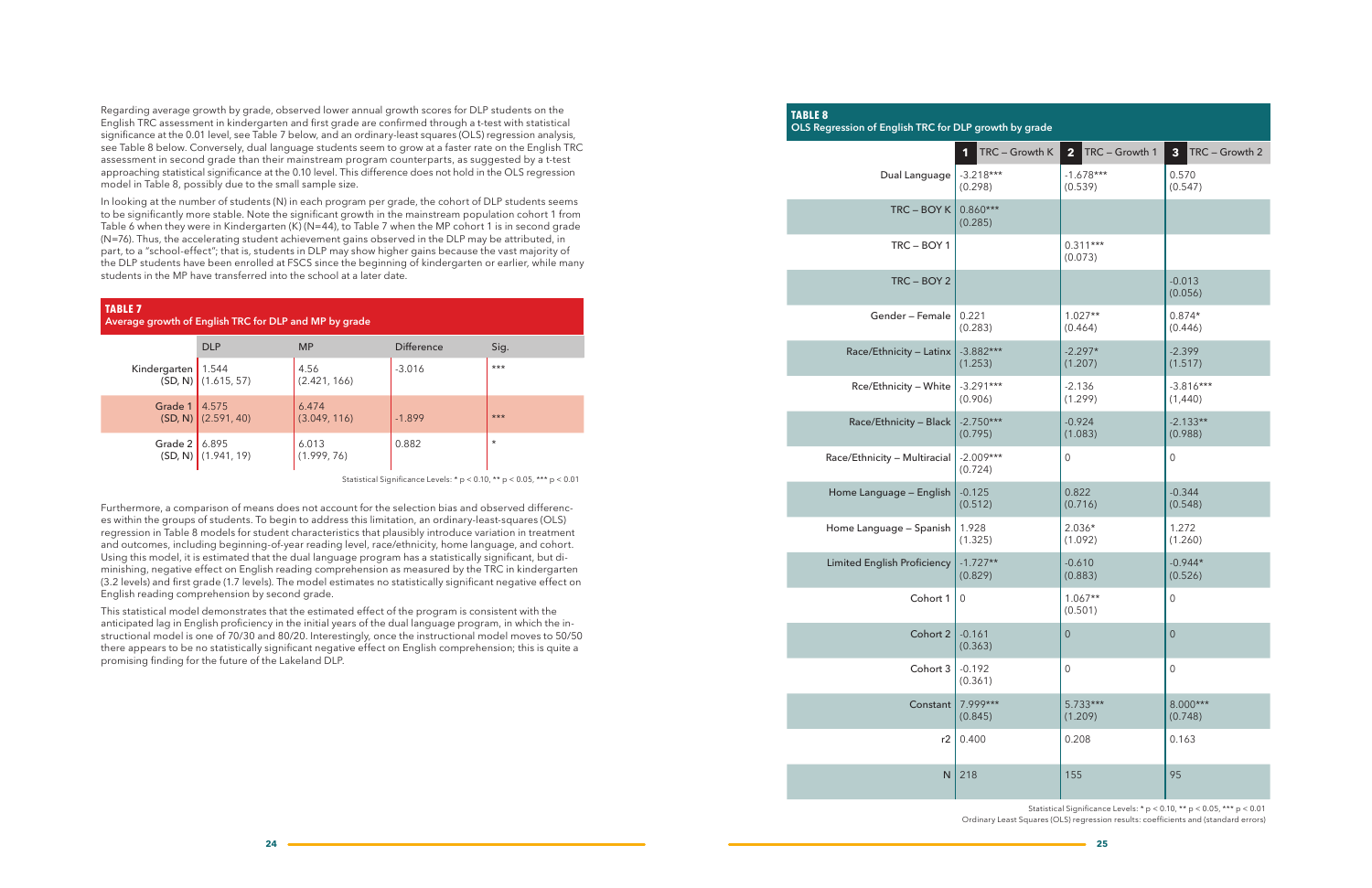When looking at the Spanish TRC assessment results, while limited, findings demonstrate a promising trend of accelerated reading comprehension for students when assessed in the language of primary instruction, see Table 9 below. Initial descriptive statistics indicate that dual language students in cohorts 1 and 2 far exceed comprehension levels in Spanish in first and second grade when compared to their mainstream program peers assessed in English.

#### **TABLE 9**

**A comparison of TRC scores for DLP and MP cohorts by language of instruction**

|          |                             |               | Kindergarten       |                                  | 1st Grade   |             |                                      |              | 2nd Grade   |            |
|----------|-----------------------------|---------------|--------------------|----------------------------------|-------------|-------------|--------------------------------------|--------------|-------------|------------|
|          |                             | <b>BOY</b>    | <b>MOY</b>         | <b>EOY</b>                       | <b>BOY</b>  | <b>MOY</b>  | <b>EOY</b>                           | <b>BOY</b>   | <b>MOY</b>  |            |
| Cohort 1 | DLP - English<br>N          | 0.294<br>17   | 0.736<br>17        | 2.105<br>19                      | 1.947<br>19 | 3.895<br>19 | 7.12<br>19                           | 3.526<br>19  | 7.789<br>19 | 9.85<br>20 |
|          | DLP - Spanish<br>N          |               |                    |                                  |             | 12.79<br>19 | 18.316<br>19                         | 13.684<br>19 | 17.61<br>18 | 18.2<br>20 |
|          | $MP -$ English<br>N         | $-0.02$<br>44 | 2.043<br>46        | 4.353<br>51                      | 2.797<br>59 | 6.517<br>60 | 9.42<br>64                           | 6.697<br>76  | 9.803<br>76 |            |
|          | DLP - English<br>N          | 0.381<br>21   | 0.952<br>21        | 1.35<br>20                       | 2.429<br>21 | 4.429<br>21 | 6.091<br>22                          |              |             |            |
| Cohort 2 | DLP - Spanish<br>N          |               | 0.6<br>20          | 3.15<br>20                       | 1.571<br>21 | 11.14<br>21 | 14.857<br>21                         |              |             |            |
|          | $MP -$ English<br>N         | $-0.51$<br>41 | 0.867<br>45        | 3.899<br>45                      | 2.246<br>57 | 5<br>57     | 7.774<br>62                          |              |             |            |
|          | DLP - English<br>N          | 0.05<br>20    | 0.952<br>21        | 1.59<br>22                       |             |             |                                      |              |             |            |
| Cohort 3 | DLP - Spanish<br>N          | $-0.2$<br>20  | $\mathbf{1}$<br>20 | 3.455<br>22                      |             |             |                                      |              |             |            |
|          | $MP -$ English<br>N         | $-0.35$<br>84 | 1.64<br>89         | 3.876<br>89                      |             |             |                                      |              |             |            |
|          | DLP - Dual Language Program |               |                    | English - English TRC Assessment |             |             | Cohort 1 - Kindergarten in 2016 - 17 |              |             |            |

MP — Mainstream Program Spanish — Spanish TRC Assessment Cohort 2 — Kindergarten in 2017 – 18 Cohort 3 — Kindergarten in 2018 – 19 These findings must be understood within the context of the study's limitations. In order to better grasp the growth of the DLP students it is important to note the selection biased identified in all three of the DLP cohorts. Growth observed in TRC scores both in Spanish and English, might not be attainable if the selection of students into the program encompassed a wider range of reading levels at the BOY measures among the participants. Quantitative findings related to reading comprehension are also bound by the limitations of the TRC assessment, both in English and in Spanish. Specifically, the validity of both Spanish and English TRC scores are subject to teacher discretion and interpretation in implementation. The first iteration of the test taken for Spanish MOY AY 2017-18 seems somewhat inconsistent with other testing levels. This may be due to a lack of familiarity in implementing the Spanish TRC during the first administration.

Also, the comparison between the DLP and the MP cohorts might be influenced by the fact that enrollment in the MP program at Lakeland seems to be increasing annually, while the enrollment in the DLP remains consistent. This might mean that the improving learning outcomes for the DLP students as compared to the MP students may not be fully attributed to the dual language program itself, but could be inflated due to the changes in the MP enrollment.

Finally, the findings in this report are bound by temporal limits to data collection for a program designed to yield long-term outcomes. The DLP, in theory, offers great promise for student learning and achievement in measures that are not easily quantified and may take years to manifest. Additionally, disruptions to district-level testing due to the public health response to COVID-19 have precluded the research team from analyzing student achievement data from AY 2019 – 20. In this way, the findings in this report provide early indication of possible long-term outcomes.

# **LIMITATIONS**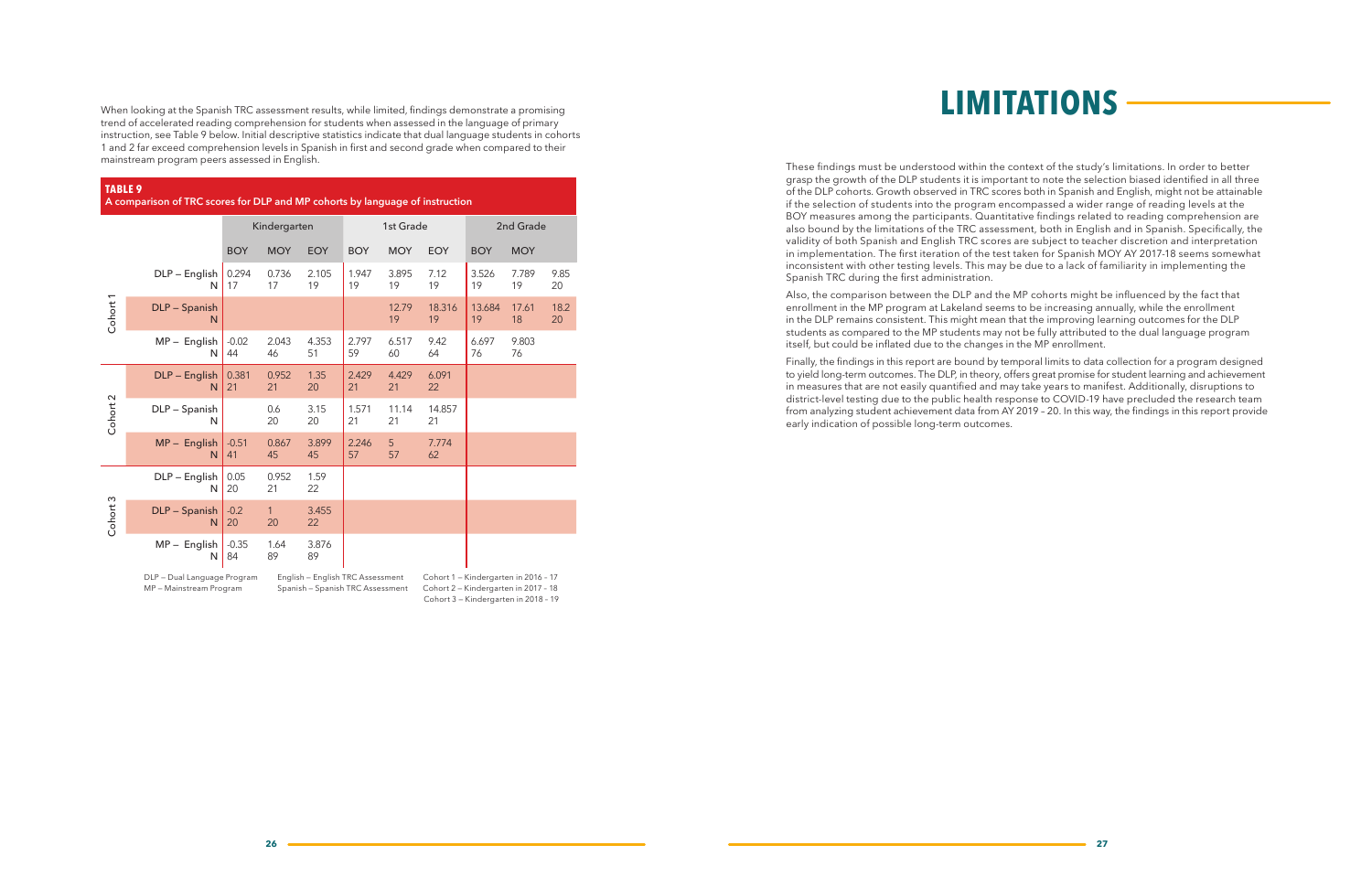Despite these limitations, the study's findings present new knowledge on which to base several recommendations for revising and implementing the DLP. For future iterations of the dual language program it is suggested that the instructional model remain consistent, if not with a 50/50 model throughout the program, at least with a consistent model within grade levels. In particular, the quantitative findings from the analysis of the TRC scores, both in English and Spanish, show strong support for maintaining the higher levels of Spanish instruction (80/20 and 70/30) in the lower grades (PreK, K, 1), moving to a sustained 50/50 instructional model from second grade and above. Maintaining the instructional model will allow for strong learning outcomes in Spanish, and leveling outcomes in English when instructional time in this language is increased.

Recommendations also pertain to enrollment and recruitment practices. These practices could be revised to address the selection bias observed. Specifically, it is recommended that native-Spanish speaking newcomer students, particularly in the lower grades, be invited to participate in the DLP, in order to benefit from the model offering higher levels of Spanish instruction. Also, efforts to recruit and support the success of a higher number of African American students in the overall program will help to address issues of equity raised by several stakeholder groups. Importantly, such efforts must be grounded in a respect for and understanding of the linguistic richness and diversity these students bring to the classroom.

Based on the quantitative findings, recommendations regarding collecting further data on mCLASS both through the TRC and DIBELS is recommended as well as also analyzing the data from the iReady assessment to look into the DLP's impact on mathematical outcomes for these students. These data will need to be collected and analyzed over several years in order to determine the impact of the DLP once a 50/50 instructional model is being implemented over many grade levels, and the original AY 2016 – 17 cohort has been in the program for five to seven years. This is the expected time for emergent bilinguals to become academically proficient in the target language. Additionally, future studies should also explore the impact of the DLP on conditions such as increased family engagement and peer grit that have been shown to have a direct and lasting influence on student achievement (O'Neil, 2018).

# **RECOMMENDATIONS**

The Lakeland DLP featured in this intrinsic case study provides an excellent opportunity to further explore issues that arise when a public school designs and implements a dual language program in response to its families' needs. This study is of particular importance since this initiative emerged as a direct response to the linguistic characteristics of one of the populations served by the school and is also intended to benefit native English speakers in the school community. The African American families and students in the DLP have different needs than the Latinx families and students, regarding language, culture, and historic characteristics. Balancing concerns over resources, pedagogy, and cultural responsiveness is an ongoing endeavor for both families, administrators, and staff.

The findings in this report highlight the impact this DLP has had in this school's community and how aspects of Depth, Sustainability, Spread and Ownership play out in the scaling of this program into the upper grades. The learning outcomes, as they relate to reading comprehension show an expected lower annual growth in scores for the dual language students in the lower grades, as compared to their counterparts in the mainstream program in English. Yet, by second grade this negative effect is no longer evident. As well, the annual growth for the DLP students surpasses that of their mainstream English counterparts when both groups are assessed in their main language of instruction.

Continuing to collect data on current and future cohorts will allow further tracking of the student learning outcomes, as they relate to reading comprehension and fluency in both languages. It will also be important to study the DLP students' mathematical skills, in comparison to the mainstream program students, accounting for race and gender. This would be the next step in continuing the study through AY 2021 – 2022 — exploring the growth outcomes of the DLP students as the program expands to include new cohorts.

Lakeland's DLP provides a tremendous opportunity for improving outcomes for students, families and communities in urban settings. Studying the bilingual education practices put in place by early childhood educators at this school, particularly looking at the impact the DLP has for its Latinx and African American students provides new and much needed avenues for research. Organically drawing on funds of knowledge from the Latinx and African American families in their three cohorts, as well as from the teachers developing new practices reflected in curriculum and intergenerational program design, Lakeland has the potential to provide a way forward for schools with similar populations in Baltimore City and beyond.

# **CONCLUSIONS**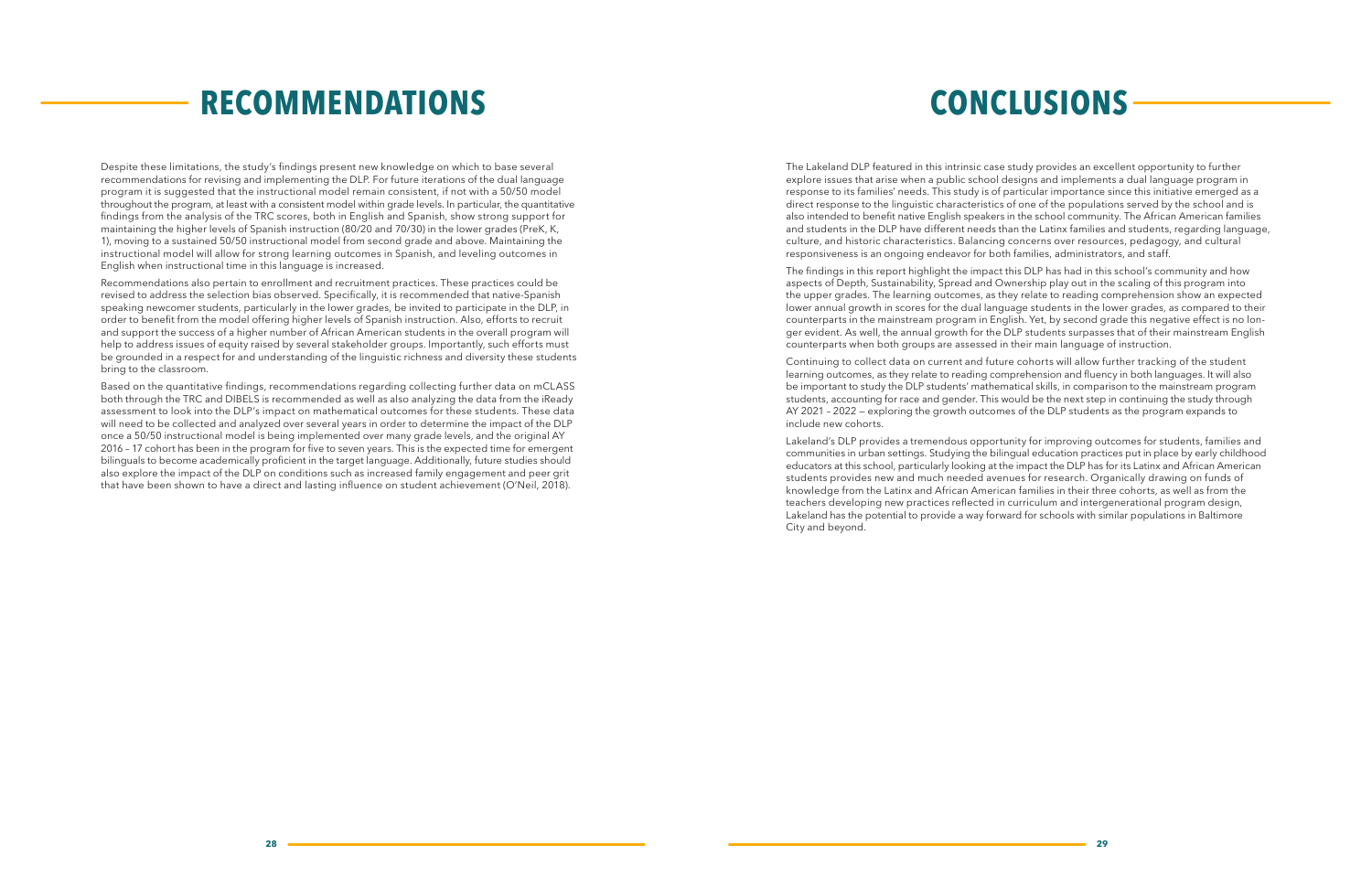ADAE. (1996). A synopsis of research findings on languages of instruction and their policy implications for education in Africa. Working paper for the Meeting of African Ministers of Education and the Seminar on Languages of Instruction, Accra, Ghana, August 26 – 30. Accra: Association for the Development of African Education/Working Group on Educational Research and Policy Analysis.

Akhtar N., & Menjivar, J. A. (2012). Cognitive and Linguistic Correlates of Early Exposure to More Than One Language. In J. B. Benson (Ed.), Advances in Child Development and Behavior, Vol. 42 (pp. 41 – 78). Burlington, MA: Academic Press.

Akhtar, N., & Tomasello, M. (2000). The social nature of words and word learning. In R. M. Golinkoff & K. Hirsh-Pasek (Eds.), Becoming a word learner: A debate on lexical acquisition (pp. 115 – 135). New York, NY: Oxford University Press.

Amplify Validation Data and Reports. (2014). [Prepared for the Oregon Department of Education]. https://www.ode.state.or.us/wma/teachlearn/testing/resources/mclass\_reading\_3d\_validation.pdf

August, D., Goldenberg, C., & Rueda, R. (2010). Restrictive state language policies: Are they scientifically based? In P. Gandara & M. Hopkins (Eds.), Forbidden languages: English learners and restrictive language policies. New York, NY: Teachers College Press.

Baltimore City Public Schools (2019). Lakeland Elementary/Middle School, School Profile *—* Fall 2019. Retrieved from https://www.baltimorecityschools.org/schools/1

Bauer, E. B., Colomer, S. E. & Wiemelt, J. (2020). Biliteracy of African American and Latinx Kindergarten Students in a Dual-Language Program: Understanding Students' Translanguaging Practices Across Informal Assessments. Urban Education, 55(3), 331 – 361.

Bialystok, E., Craik, F., Green, D. W., & Gollan, T. H. (2009). Bilingual minds. Psychological Science in the Public Interest, 10, 89 – 129.

Bialystok, E., & Viswanathan, M. (2009). Components of executive control with advantages for bilingual children in two cultures. Cognition, 112, 494 – 500.

Benson, C. (2004). The importance of mother tongue-based schooling for educational quality. EFA Global Monitoring Report, UNESCO, 1 – 25.

Blom, E., Kuntay, A. C., Messer, M., Verhagen, J. and Leseman, P. (2014). The benefits of being bilingual: Working memory in bilingual Turkish-Dutch children. Journal of Experimental Child Psychology, 128, 105 – 119.

Boix-Mansilla, V. (2016). How to be a global thinker. Educational Leadership, 74(4), 10 – 16.

Byrd, D. (2012). Cognitive Benefits of Being Bilingual. Journal of the Washington Academy of Sciences, 98(3), 19 – 30.

Carlson, S. M., & Meltzoff, A. N. (2008). Bilingual experience and executive functioning in young children. Developmental Science, 11, 282 – 298.

Charmaz, K. (2006). Constructing Grounded Theory: A practical guide through qualitative analysis. Thousand Oaks, CA: Sage

Coburn, C. E. (2003). Rethinking Scale: Moving beyond numbers to deep and lasting change. Educational Researcher, 32(6), 3 – 12.

**REFERENCES** Creswell, J. W. (2007). Qualitative Inquiry and Research Design: Choosing among five approaches (2nd ed.). Thousand Oaks, CA: Sage Publications, Inc.

> Dalby, D. (1985). The Educational Use of African Languages in Sub-Saharan Africa: The State of the Art. Paris: UNESCO.

> Damschroder, L., Aron, D., Keith, R., Kirsch, S., Alexander, J., & Lowery, C. (2009). Fostering implementation health of health services research findings into practice: A consolidated framework for advancing implementation science. Implementation Science, 4, 50.

Dutcher, N. (1995). The Use of First and Second Languages in Education. A Review of International Experience. Pacific Island Discussion Paper Series No.1. Washington, DC: World Bank.

Engel, L., Fundalinski, J., & Cannon, T. (2016). Global Citizenship Education at a Local Level: A Comparative Analysis of Four U.S. Urban Districts. Revista Española de Educación Comparada, 28, 23 – 51.

Galindo, C., Sanders, M., & Abel, Y. (2017). Transforming Educational Experiences in Low-Income Communities: A Qualitative Case Study of Social Capital in a Full-Service Community School. American Educational Research Journal, 54(1S), 140S – 163S.

García, O. (2009). Bilingual Education in the 21st Century: A Global Perspective. Malden, MA:Wiley-Blackwell.

García, O., & Kleifgen, A. (2018). Educating Emergent Bilinguals: Policies, Programs, and Practices for English Learners. New York, NY: Teachers College Press.

García, O., & Wei, L. (2014). Translanguaging: Language, Bilingualism and Education. New York, NY: Palgrave Macmillan.

Halle, T., Metz, A., & Martinez-Beck, I. (Eds.). (2013). Applying Implementation Science in Early Childhood Programs and Systems. Baltimore, MD: Paul H. Brookes Publishing Co.

Hatch, J. A. (2002). Doing Qualitative Research in Education Settings. Albany, NY: State University of New York Press.

Heugh, K. (2003). Language Policy and Democracy in South Africa. The prospects of Equality Within Rights-Based Policy and Planning. Ph.D. dissertation. Stockholm: Centre for Research on Bilingualism.

Johnson, R. B., & Onwuegbuzie, A. J. (2004). Mixed methods research: A research paradigm whose time has come. Educational Researcher, 33(7), 14 – 26.

Kempert, S., Saalbach, H., & Hardy, I. (2011). Cognitive benefits and costs of bilingualism in elementary school students: The case of mathematical word problems. Journal of Educational Psychology, 103(3), 547 – 561.

Kovelman, I., Baker, S. A., & Petitto, L-A. (2008). Age of first bilingual language exposure as a new window into bilingual reading development. Bilingualism: Language and Cognition, 11(2), 203 – 223.

Krueger, R. A., & Casey, M. A. (2015). Focus Groups: A Practical Guide for Applied Research (5th ed.). Thousand Oaks, CA: SAGE Publications, Inc.

Ladson-Billings, G. (2013). Lack of Achievement or Loss of Opportunity? In P. L. Carter & K. G. Welner (eds.), Closing the Opportunity Gap: What America Must Do to Give Every Child an Even Chance (pp. 11 – 22). Oxford: Oxford University Press.

Lavrakas, P. J. (ed.) (2008). Encyclopedia of Survey Research Methods. Thousand Oaks, CA: Sage Publications, Inc.

Miles, M. B., Huberman, A. M., & Saldaña, J. (2014). Qualitative Data Analysis: A Methods Sourcebook.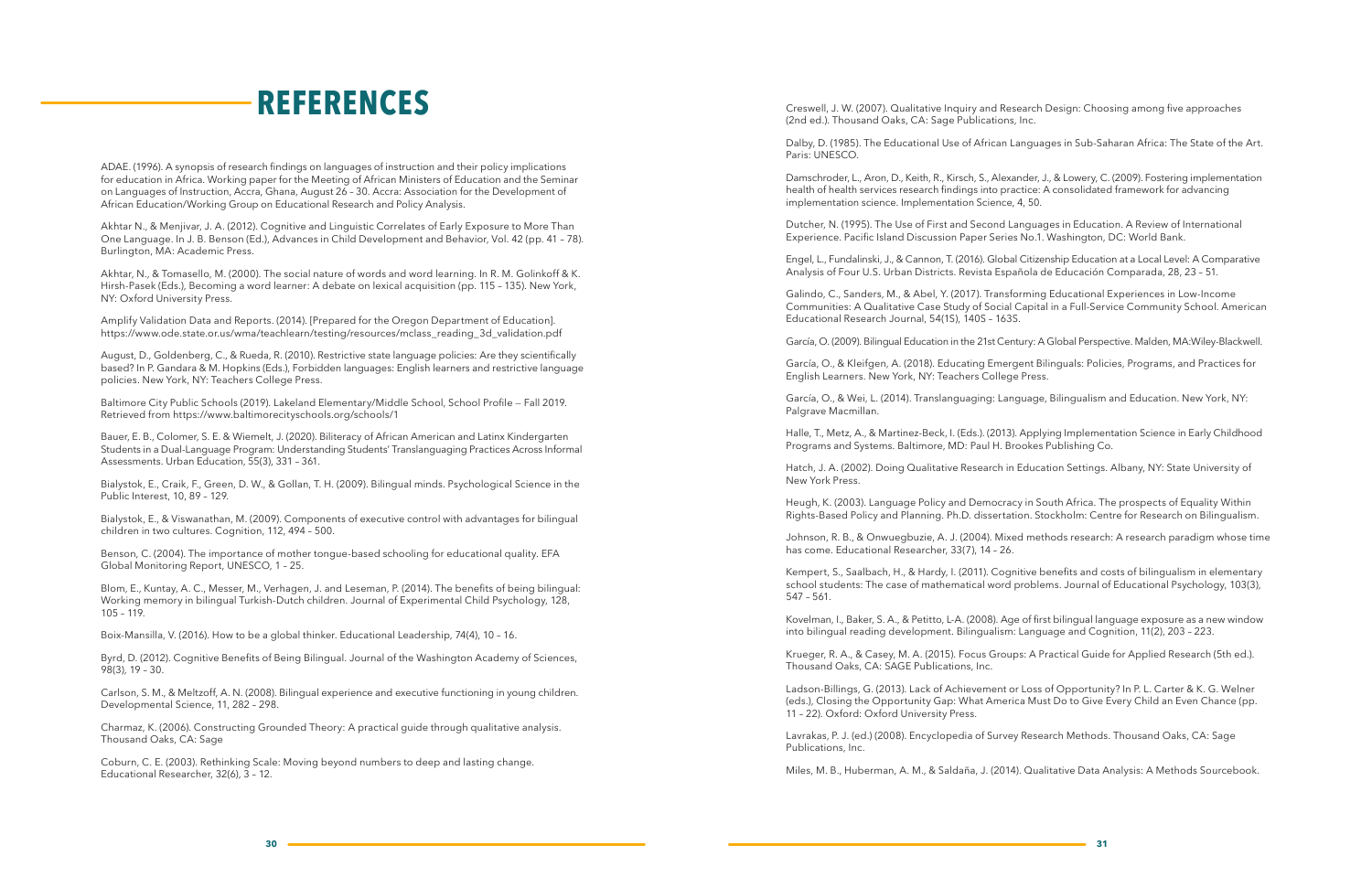**Starter Question:** How did the DLP come to be? How did you first get involved with the DLP?

# (3rd ed.). Thousand Oaks, CA: SAGE Publications, Inc. **APPENDICES**

Milner, H. R. (2010). Start where you are, but don't stay there: Understanding diversity, opportunity gaps, and teaching in today's classrooms. Cambridge, MA: Harvard Education Press.

Morales, P. Z. & Hartman, W. (2019). Positioning Spanish-Language and African American Language (AAL) Speakers as Knowledgeable and Valuable Contributors in the Language Arts Classroom. Theory into Practice, 58(3), 235 – 245.

Morgan, D. L. (2019). Basic and Advances Focus Groups. Thousand Oaks, CA: SAGE Publications, Inc.

Newcomer, S. N. (2018). Investigating the Power of Authentically Caring Student-Teacher Relationships for Latinx Students. Journal of Latinos and Education, 17(2), 179 – 193.

O'Neal, C. R. (2018). Individual Versus Peer Grit: Influence on Later Individual Literacy Achievement of Dual Language Learners. School Psychology Quarterly, 33(1), 112 – 119.

Olivia-Olson, C. (2019). Dos Métodos: Two Classroom Language Models in Head Start. Strengthening the Diversity and Quality of the Early Care and Education Workforce Paper Series. Urban Institute, 1 – 30.

Prior, A., & MacWhinney, B. (2010). A bilingual advantage in task switching. Bilingualism: Language and Cognition, 13, 253 – 262.

Portes, A., & Rumbaut, R. G. (2001). Legacies: The Story of the Immigrant Second Generation (First ed.). Oakland, CA: University of California Press.

Rymes, B., & Anderson, K. (2004). Second Language Acquisition for All: Understanding the Interactional Dynamic of Classrooms in which Spanish and AAE are spoken. Research in the Teaching of English, 39(2), 107 – 135.

Salmon, A. K., Gangotena, M. V., & Melliou, K. (2018). Becoming Globally Competent Citizens: A Learning Journey of Two Classrooms in an Interconnected World. Early Childhood Education Journal, 46, 301 – 312.

Sanders, M. G. (2012). Achieving scale at the district level: A longitudinal multiple case study of a partnership reform. Educational Administration Quarterly, 48(1), 154 – 186.

**Guidelines:** "We are conducting this focus group as part of our study on the Lakeland Dual Language Program, we have a list of questions we will need to get through and we want to hear from all of you. I will be monitoring the discussion, yet you will be doing most of the talking. Anything you discuss here is confidential and should not be shared outside this room. We have one hour, please be mindful of the time when providing answers. I apologize in advance if I have to interrupt your discussion and move on to the next question, as we have several questions to cover. Thank you for participating. Let's begin."

Seidman, I. (2013). Interviewing as Qualitative Research: A Guide for Researchers in Education & The Social Sciences (4th ed.). New York, NY: Teachers College Press.

Steele, J. L., Slater, R. O., Li, J., Zamarro, G., Miller, T., & Bacon, M. (2018). Dual-Language Immersion Education at Scale: An Analysis of Program Costs, Mechanisms, and Moderators. Educational Evaluation and Policy Analysis, 40(3), 420 – 445. https://doi.org/10.3102/0162373718779457

Strauss, A., & Corbin, J. (1998). Basics of Qualitative Research: Techniques and procedures for developing grounded theory (2nd ed.). Thousand Oaks, CA: Sage.

Umansky, I., Valentino, R., & Reardon, S.F. (2015). The Promise of Bilingual and Dual Immersion Education (CEPA Working Paper No.15 – 11). Retrieved from Stanford Center for Education Policy Analysis: http://cepa.stanford.edu/wp15-11

Yow, W. Q., & Markman, E. M. (2011). Young bilingual children's heightened sensitivity to referential cues. Journal of Cognition and Development, 12, 12 – 31.

## **APPENDIX A**

**Semi-Structured Focus Group/Interview Protocol Dual Language Program (DLP)**

**STAFF (TEACHERS AND ADMINISTRATORS)**

**Introductions:** Lakeland Dual Language Program Study (purpose: dissemination to other BCPS, and evaluation of academic impact), the researchers, and the participants.

- 1. What are the strengths of the DLP?
- 2. How does the DLP address the needs of the Lakeland Community?
- 3. How can the school better support the DLP?
- 4. How can the DLP benefit the overall Lakeland Community in the future?
- 5. How can the Lakeland community best support the DLP?
- 6. Fast forwarding 5 years, where do you see the DLP?
- 

7. What are the expectations for alumni of the DLP (competencies and academic outcomes)?

**Wrap-Up Questions:** What would your recommendations be, based on your experience, for schools with similar populations starting a Dual Language Program? Can you give a specific example, based on your experience with the DLP.

#### **Extra Questions (on partnerships)**:

1. How can the DLP help the school in establishing partnerships or collaboration with other schools

and communities?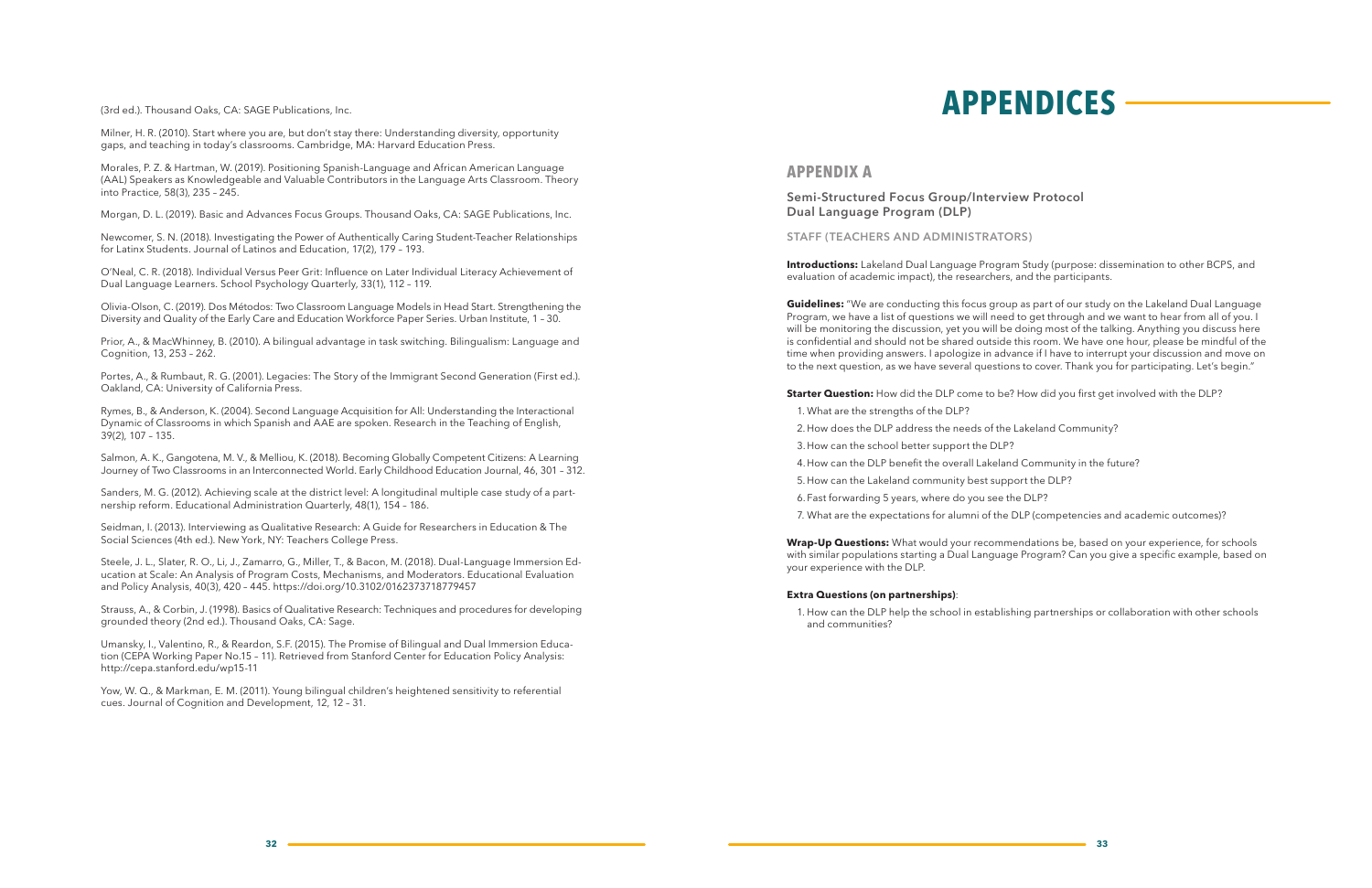### **APPENDIX B**

### **Semi-Structured Focus Group/Interview Protocol Dual Language Program (DLP)**

#### **PARENTS AND GUARDIANS**

**Introductions:** Lakeland Dual Language Program Study (purpose: dissemination to other BCPS, and evaluation of academic impact), the researchers, and the participants.

**Guidelines:** "We are conducting this focus group as part of our study on the Lakeland Dual Language Program, we have a list of questions we will need to get through and we want to hear from all of you. I will be monitoring the discussion, yet you will be doing most of the talking. Anything you discuss here is confidential and should not be shared outside this room. We have one hour, please be mindful of the time when providing answers. I apologize in advance if I have to interrupt your discussion and move on to the next question, as we have several questions to cover. Thank you for participating. Let's begin."

**Starter Question:** How did you hear about the DLP? How did you first get involved with the DLP? What attracted you to participate in the DLP?

- 1. In your experience so far, what are the strengths and benefits of the DLP?
- 2. In your experience so far, what are some of the frustrations and challenges you have faced with the DLP?
- 3. How does the DLP address the needs of the Lakeland Community?
- 4. How can the school better support the DLP?
- 5. How can the DLP benefit the overall Lakeland Community in the future?
- 6. How can the Lakeland community best support the DLP?
- 7. How do you as a parent engage with the DLP?
- 8.What are your expectations for your child upon completing the DLP?

**Wrap-up Questions:** What would your recommendations be, based on your experience, for improving the Dual Language Program? Please give a specific example, of something the school or teachers could do.

### **Protocolo de Grupo Focal o Entrevista Semi-estructurado Programa de Educación Bilingüe (PEB)**

### **PADRES Y REPRESENTANTES**

**Introducción:** Estudio Investigativo del Programa de Educación Bilingüe (propósito: diseminar el programa a otros colegios públicos de la ciudad de Baltimore, y evaluar el impacto académico del mismo), las investigadoras, y los participantes.

**Instrucciones:** "Estamos llevando a cabo este grupo focal como parte de un estudio de investigación sobre el Programa de Educación Bilingüe del Colegio Lakeland. Tenemos una lista de preguntas que hacerles y queremos escucharlos a todos y conocer más sobre su experiencia. Yo estaré monitoreando la discusión, pero la mayoría de la conversación vendrá de ustedes. Cualquier tema que discutamos aquí debe ser confidencial y no debe ser compartido afuera de este salón. Tendremos una hora para conversar, por favor sea considerado con el uso del tiempo al contestar las preguntas, de tal manera que todos tenga oportunidad de participar. De antemano me disculpo si debo interrumpirlos y avanzar la discusión hacia la próxima pregunta, ya que tenemos varias preguntas que cubrir. Gracias por su participación. Vamos a comenzar."

- **Pregunta Abreboca:** ¿Cómo se enteró de la existencia del PEB en Lakeland? Inicialmente, ¿Cómo se
	-
	-
	-
	-

involucró en el programa? Y, ¿Qué lo atrajo a participar en el programa?

- 1. En su experiencia, ¿cuáles han sido las fortalezas y beneficios del PEB?
- 2. En su experiencia, ¿cuáles han sido las mayores frustraciones y retos que usted ha enfrentado con el PEB?
- 3. ¿Cómo logra el PEB atender las necesidades de la Comunidad de Lakeland?
- 4. ¿Cómo puede la escuela mejorar el apoyo prestado al PEB?
- 5. ¿Cómo puede el PEB beneficiar a la comunidad de Lakeland a futuro?
- 6. ¿Cómo puede la comunidad de Lakeland apoyar al PEB?
- 7. ¿Cómo participa usted como padre en el PEB?
- 8. ¿Cuáles son las expectativas que usted tiene para su hijo/a una vez que haya terminado el PEB?

**Preguntas de Cierre:** Basado en su experiencia, ¿Qué sugerencias tiene usted para mejorar el PEB? Por favor provea ejemplos específicos de medidas que puedan ser tomadas por el colegio o los maestros.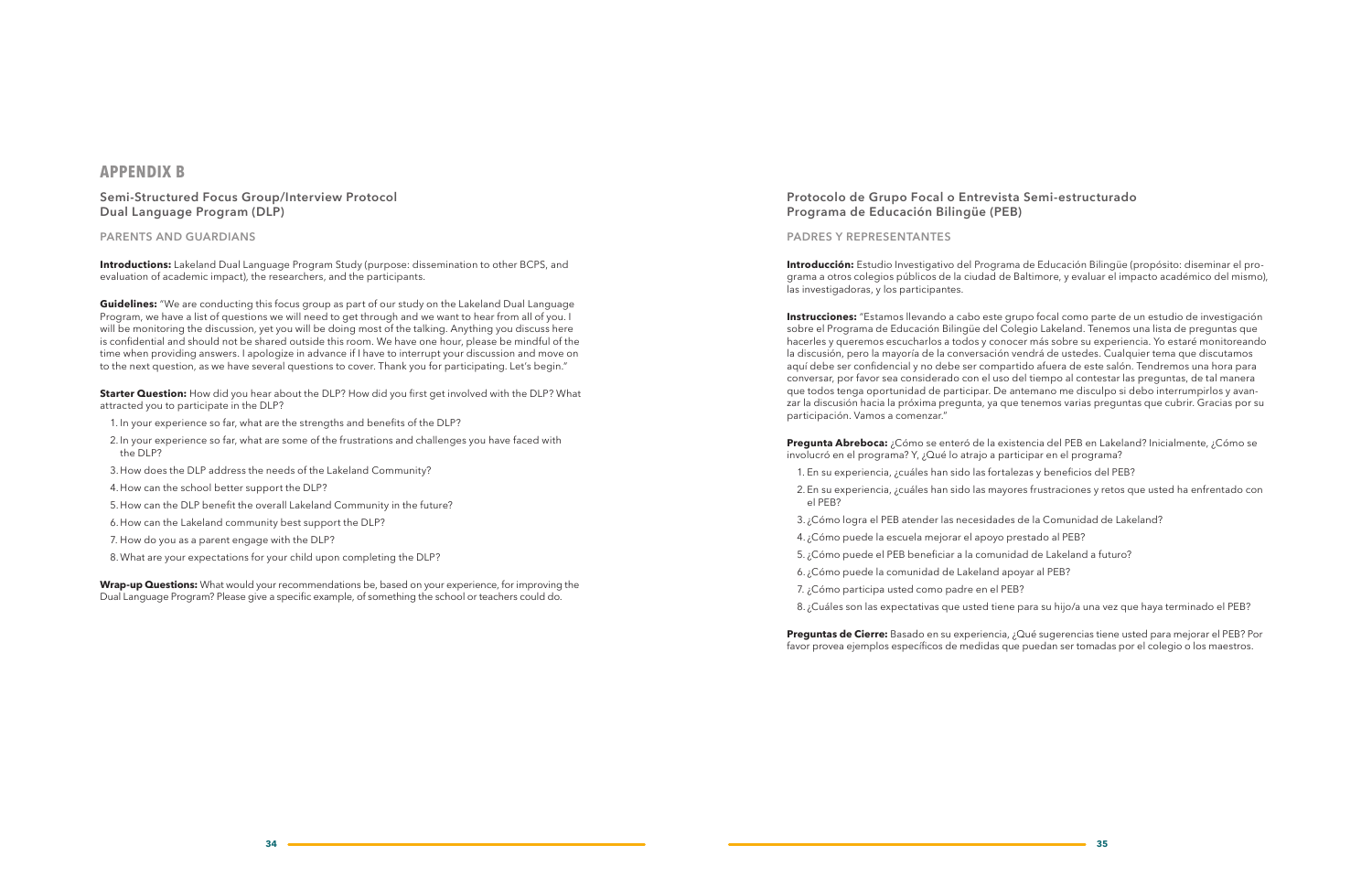| Ms._________?                  |  |
|--------------------------------|--|
| de Ms. __________              |  |
|                                |  |
| e Ms. ___________?             |  |
| $222 \text{ A} \cdot \text{M}$ |  |

## **APPENDIX C**

### **Semi-Structured Focus Group/Interview Protocol Dual Language Program (DLP)**

#### **STUDENTS**

**Introductions:** We are Dr. Mata-McMahon and Ms. Bassett, from UMBC, and you are…? (ask children to state their names).

**Guidelines:** "We are doing a research project looking at how teachers teach English and Spanish in your classroom. We are going to ask you some questions about being a student in Ms.  $\sim$  's class. If you have any questions, let us know, and we will answer them for you. If you do not want to answer any question, you don't have to answer. We want to thank you very much for participating, your answers will help us very much in our research project. Let's begin."

**Starter Question:** We are going to ask you to draw the answers to some of the questions we are going to ask you, so here are some crayons and paper for you to use. Can you draw for us what you like the most (your favorite thing) about your classroom, and/or about Ms. \_\_\_\_\_\_\_\_\_?

- 1. What do you like the most about your classes with Ms. \_\_\_\_\_\_\_?
- 2. What do you not like about your classes with Ms.  $\qquad \qquad$  ?
- 3.What have you learned in Ms. \_\_\_\_\_\_\_\_'s class?
- 4.What is the hardest thing about being in Ms. \_\_\_\_\_\_\_'s class?
- 5.What do you like to do with your friends in Ms. \_\_\_\_\_\_\_\_'s class?
- 6.What would you tell a PreK/L/1st/2nd grade friend about Ms. \_\_\_\_\_\_\_'s class if they were going to be her student next year?

**Wrap-up Question:** If you had a magic wand/superpowers and you could change anything from Ms. \_\_\_\_\_\_\_\_'s classroom, what would you change?

- 1. ¿Qué es lo que más te gusta de la clase de
- 2. ¿Qué es lo que menos te qusta de la clase de
- 3. ¿Qué has aprendido en la clase de Ms.
- 4. ¿Qué es lo más difícil de estar en la clase de
- 5. ¿Qué te gusta hacer con tus amigos en la clase de Ms. \_\_\_\_\_\_\_\_\_?
- estudiante el próximo año?

**Note:** The focus group protocols provide a starting point for questions to ask the key stakeholders during the interviews in Phase I. Follow-up questions will also be asked stemming from the initial responses offered by the interviewees.

**Protocolo de Grupo Focal o Entrevista Semi-estructurada Programa de Educación Bilingüe (PEB)**

#### **ESTUDIANTES**

**Presentación:** Nosotras somos la Dra. Mata-McMahon y la Sra. Burggraf-Bassett de UMBC, ¿cuáles son sus nombres? (pídele a los niños que digan sus nombres).

**Pautas:** "Estamos haciendo un proyecto de investigación que analiza cómo los maestros enseñan inglés y español en tu salón de clases. Te haremos algunas preguntas sobre ser estudiante en la clase de Ms. \_\_\_\_. Si tienes alguna pregunta, háznoslo saber y te responderemos. Si no deseas responder alguna pregunta, no tienes que responder. Queremos agradecerte por participar, sus respuestas nos ayudarán mucho en nuestro proyecto de investigación. Vamos a empezar."

**Pregunta inicial:** vamos a pedirte que compartas tus respuestas a las preguntas que te vamos a hacer, aquí hay algunos creyones y papel para que los uses. ¿Puedes dibujar para nosotros lo que más te gusta (tu cosa favorita) sobre tu clase y/o sobre Ms. \_\_\_\_?

6. ¿Qué le dirías a una amiga de PreK/K/1er/2do grado sobre la clase de la Ms. \_\_\_\_ si fuera a ser su

**Pregunta de cierra:** Si tuvieras una barita mágica/súper poderes y pudieras cambiar lo que quisieras del salón de clases de Ms. \_\_\_\_\_\_, ¿qué cambiarías?

**Nota:** Los protocolos de entrevistas semi-estructuradas proporcionan un punto de partida para las preguntas que se deben formular a los participantes durante las entrevistas en la Fase I. También se formularán preguntas de seguimiento derivadas de las respuestas iniciales ofrecidas por los participantes.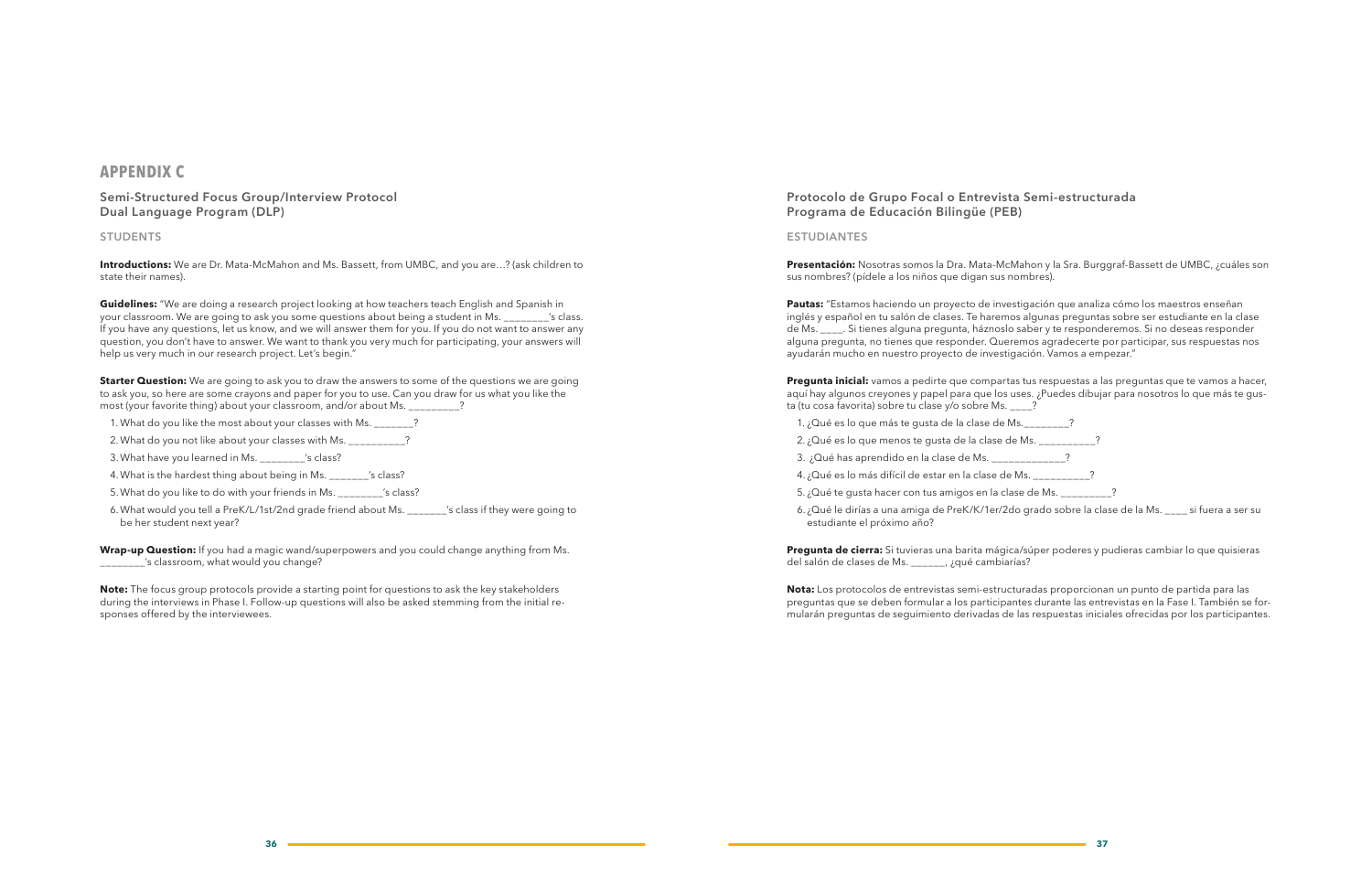## **APPENDIX D**

**Semi-Structured Interview Protocol Dual Language Program (DLP)**

#### **STAFF (PRINCIPAL)**

**Introductions:** Lakeland Dual Language Program Study (purpose: dissemination to other BCPS, and evaluation of academic impact), the researchers, and the interviewee.

**Guidelines:** "We are conducting this interview as part of our study on the Lakeland Dual Language Program, we have a list of questions we will would like to ask you regarding the program, how it came to be and might be some expectation stemming from its implementation. Thank you very much for participating. Let's begin."

**Starter Question:** How did the DLP come to be? Where did you get the inspiration for the DLP? What prompted the design and implementation of the DLP?

- 1. What needs did you identify in the school/population that would be met through a DLP?
- 2. What resources were you lacking or needing to design and implement the DLP?
- 3.Where did you find supports for the DLP?
- 4.What challenges did you face in designing and implementing the DLP? And, How were these challenges overcome?
- 5. How do you see the DLP functioning at the moment? What are some of its strengths and weaknesses?
- 6. How can the DLP help the school in establishing partnerships or collaboration with other schools and communities?
- 7. Fast forwarding 5 to 10 years, what are your expectations for the future of DLP?
- 8.What are the expectations for alumni of the DLP (competencies and academic outcomes)?
- 9. Given upcoming changes in the funding of Title 1 schools, do you foresee these impacting the DLP?

**Wrap-up Questions:** What would your recommendations be, based on your experience, for schools with similar populations starting a Dual Language Program? Can you provide specific examples, based on your experience with the DLP at Lakeland?